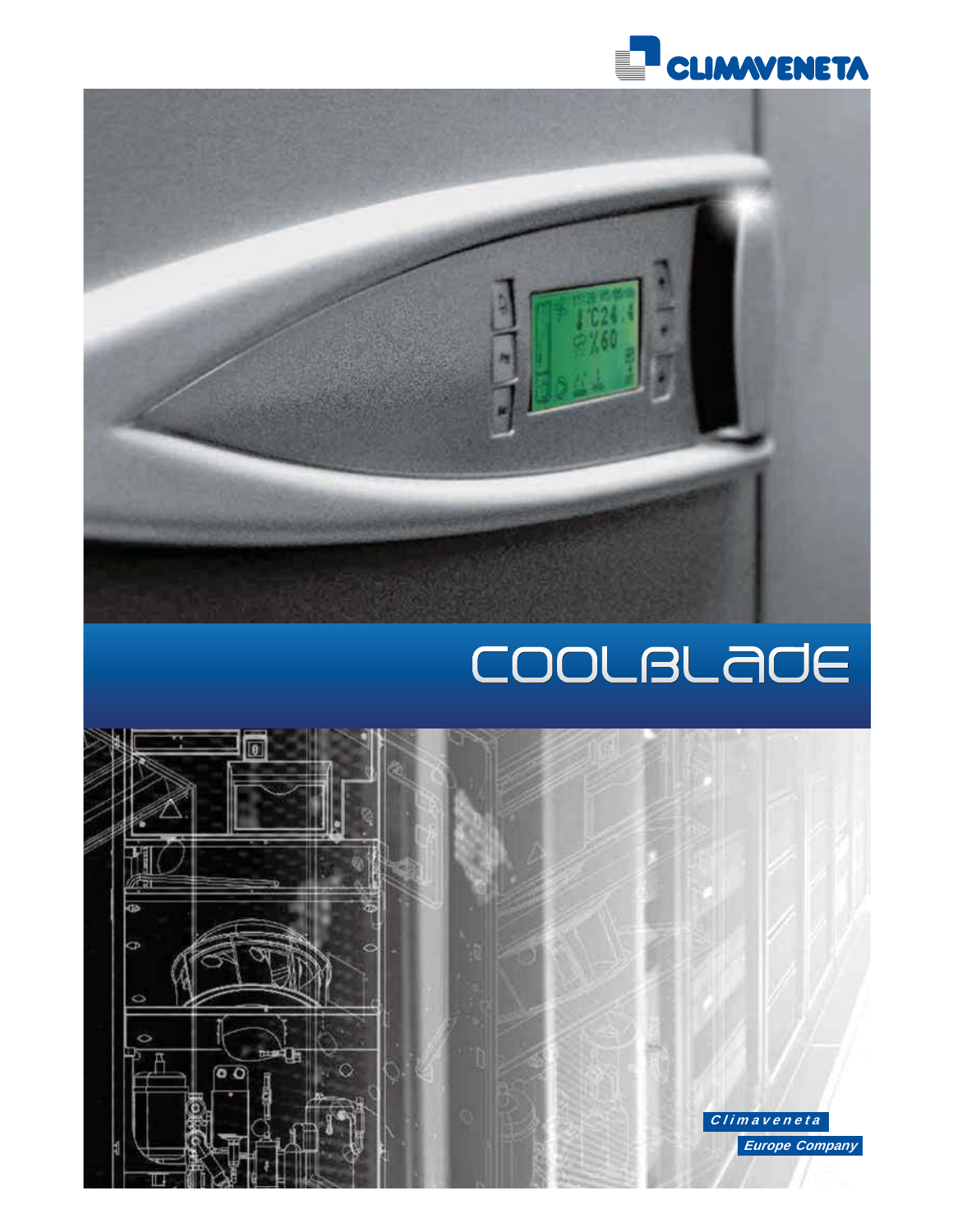## Marketing features

The new high-efficiency air conditioner COOLBLADE adds the finishing touch to the already prominent presence on the world industrial air-conditioning scenario.

It has been designed to satisfy the conditioning requirements of technological rooms, offering features that make it suitable for all the various applications in daily use and from which we demand utmost reliability.



**Global** efficiency

**Outstanding** performances

**Total** versatility

Intelligent control

**Total** compatibility

## CENTRALLY CONTROLLED **SYSTEMS**

- Banks
- Hotel
- Airports
- Retail and distribution industry
- Museums and Libraries
- Medium/large companies

## FINAL APPLICATIONS

- Data dispatching nodes
- Call Centers
- Data collecting centers
- Internet centers
- Cloud Computing Centers

## KEY CUSTOMERS

- Railways and motorways
- Internet providers
- Armed Forces
- Public sector
- Radio and TV companies
- TELECOM operators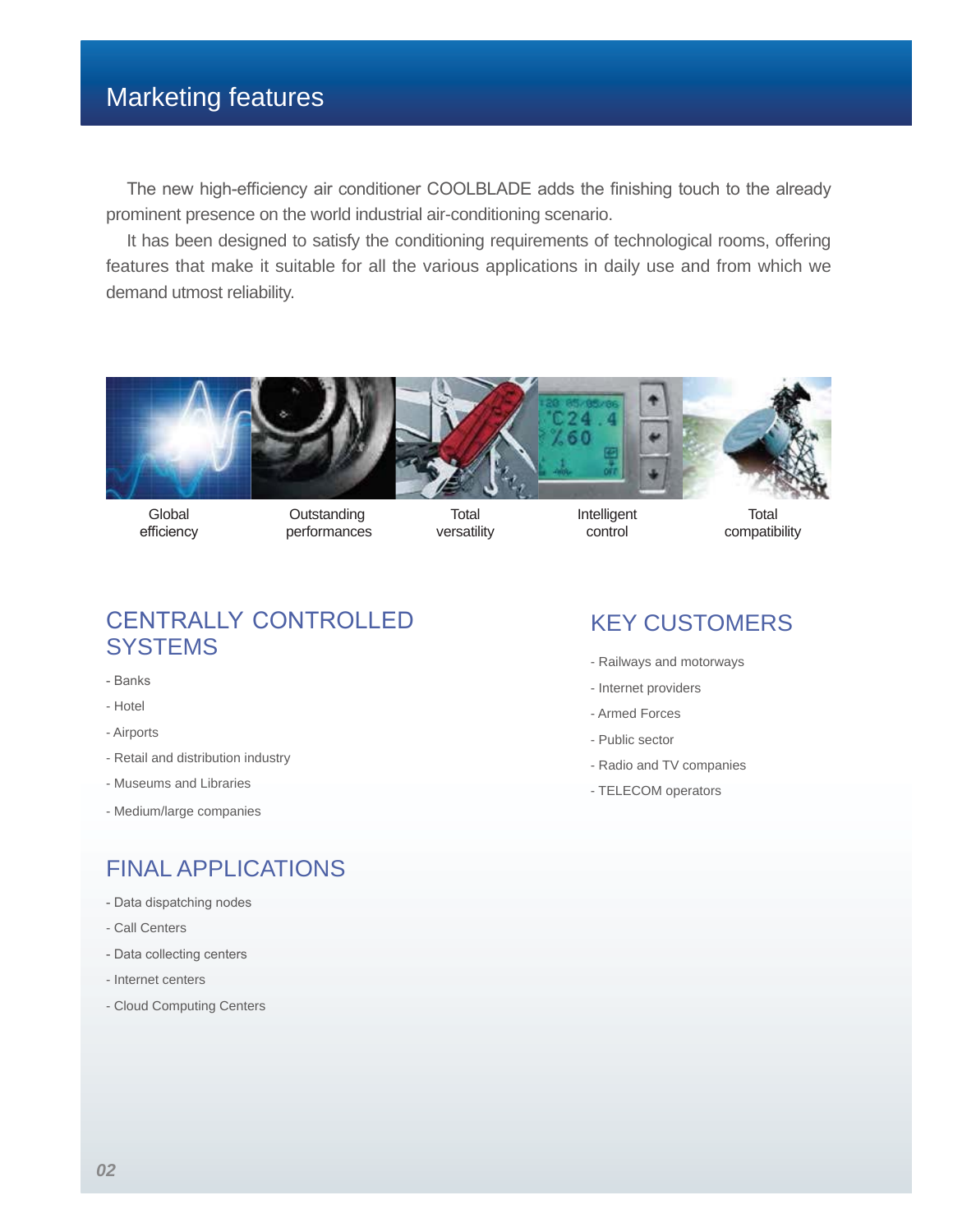## Index

| 04        |
|-----------|
| 05        |
| 06        |
| 07        |
| 08        |
| 09        |
| $09 - 10$ |
| $11 - 12$ |
| $13 - 14$ |
| $15 - 17$ |
|           |
| 18-19     |
|           |

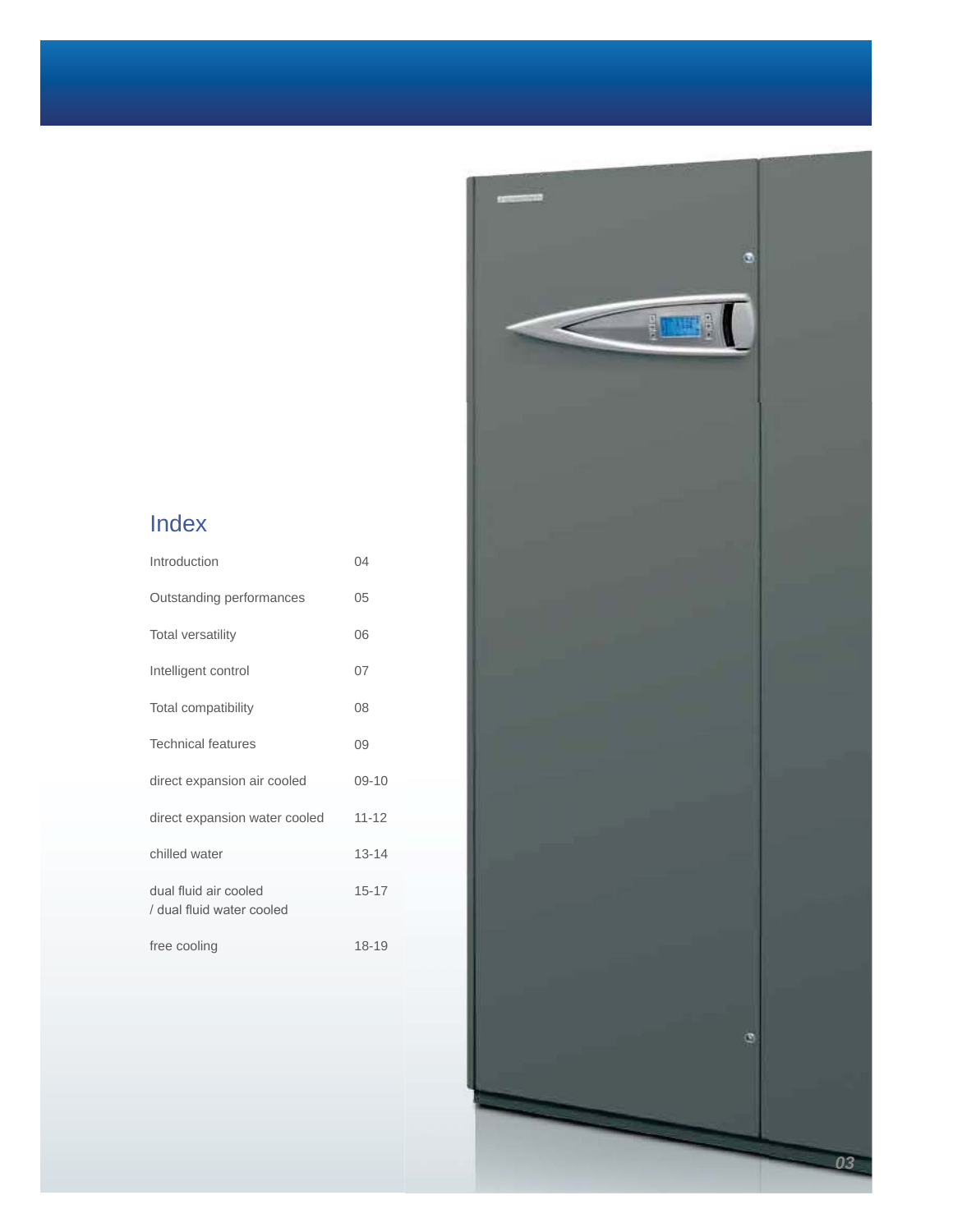

## **Introduction**

|    |                         | $\overline{1}$  | <b>MAIN BOARD</b>                  |
|----|-------------------------|-----------------|------------------------------------|
|    |                         | 2               | <b>MAIN SWITCH</b>                 |
| 14 | $\overline{\mathbf{3}}$ | 3 <sup>1</sup>  | <b>HEATERS</b>                     |
|    |                         | $\vert 4 \vert$ | <b>INVERTER EC FANS</b>            |
|    | 2                       | 5 <sub>5</sub>  | <b>COMPRESSOR</b>                  |
|    |                         | 6               | <b>DRIER FILTER</b>                |
|    |                         | 7 <sup>1</sup>  | LIQUID LINE VALVE                  |
|    | 13                      | 8               | <b>SIGHT GLASS</b>                 |
|    | 9<br>8                  | 9               | <b>THERMOSTATIC VALVE</b>          |
|    |                         | 10              | <b>HUMIDIFIER</b>                  |
|    | 5<br>10                 | 11              | DEHUMIDIFICATION VALVE             |
|    | $6\phantom{a}$          | 13              | <b>TEMP. &amp; HUMIDITY SENSOR</b> |
|    |                         | 14              | <b>USER TERMINAL</b>               |
|    |                         |                 |                                    |

Close air-conditioning means not only compliance with the severest environmental parameters but also with the specific requirements of the site, such as EFFICIENCY, FLEXIBILITY, OPERATING RELIABILITY AND RESPECT FOR THE ENVIRONMENT, which today's products must satisfy. COOLBLADE has been created to meet all these requirements, exploiting the renowned capacity to supply total quality airconditioning systems

## EFFICIENCY MOST OF ALL

Nowadays efficiency is no longer considered as just energy saving in respect of the single unit, but takes into account both the PERFORMANCE of the whole system and its COMPLETE RELIABILITY and MODULARITY over the years.

In offering COOLBLADE as a solution to technological cooling problems, we have been concentrated on the use of known quality parts and integration with BMS (building management systems).

Standard solutions

- SCROLL compressors
- Thermostat valve with internal pressure equalization
- Electronic thermostat (optional)
- Standard centrifugal fans
- High efficiency EC INVERTER ventilation (optional)
- Standard condensation control (DX versions)
- Electric reheat or with hot water
- Immersed electrode humidifying system
- Intelligent dehumidifying system with constant airflow
- Semi-graphic control display
- Connection to traditional BMS

## **EXCELLENT SHR PERFORMANCE**

As is known, electronic equipment develops solely SENSIBLE heat loads and therefore needs dedicated air conditioning to deal with this.

That is why COOLBLADE has been made; to ensure maximum SENSIBLE cooling capacity to the detriment of the LATENT capacity, which would be a sheer waste of energy in these applications.

This is of basic importance for transforming all the supplied energy into a real room temperature control.

The result is a high SHR, minimum of 0.85 and a maximum of1. In order to have the utmost SENSIBLE and not latent type of cooling.



SHR for TECHNOLOGICAL Application

SHR for COMFORT Application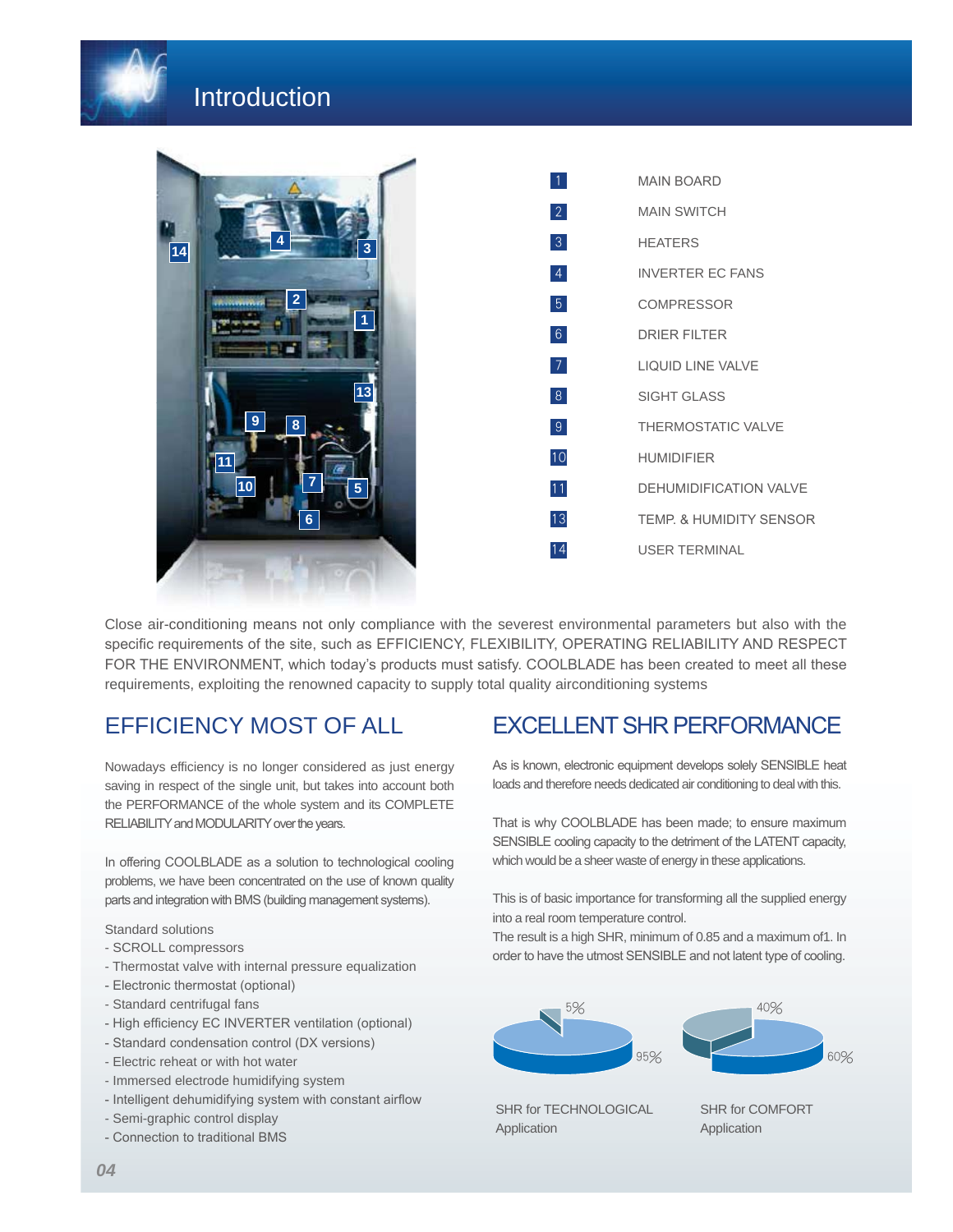## Outstanding performances





## EC INVERTER FANS

This new technology with electronically commutated motor increases the efficiency of the COOLBLADE system, optimizing running costs through state-of-the-art electronics, which are used to change parameters such as:

- Flow rate
- cooling capacity
- External pressure
- Noise level

Thereby guaranteeing best operation of the system at any moment, and in particular:

- 1 Continuous adjustment of air flow
- 2 Intelligent and low-noise system of air conveyance throughout the whole appliance
- 3 Up to 45% saving in the chilled water units

## THE MOST COMPACT DESIGN

It is a known fact that the set loads (W/m2) in technological applications are continuously increasing.This is mainly due to the increase in data traffic, giving rise to new equipment with an increasingly greater capacity of transmission, which in turn develops a higher heat load to be dispersed.





EC INVERTER FANS TECHNOLOGY The most advanced solution for energy saving



Energy saving by EC INVERTER Fans Vs. standard traditional fans

This requires ever better performance from the airconditioning system that should, however, take up as little space as possible, leaving it for the transmission equipment.

COOLBLADE is the air-conditioner with the best SUPPLIED POWER / FOOT PRINT ratio in the market. Because space means value.



Models Models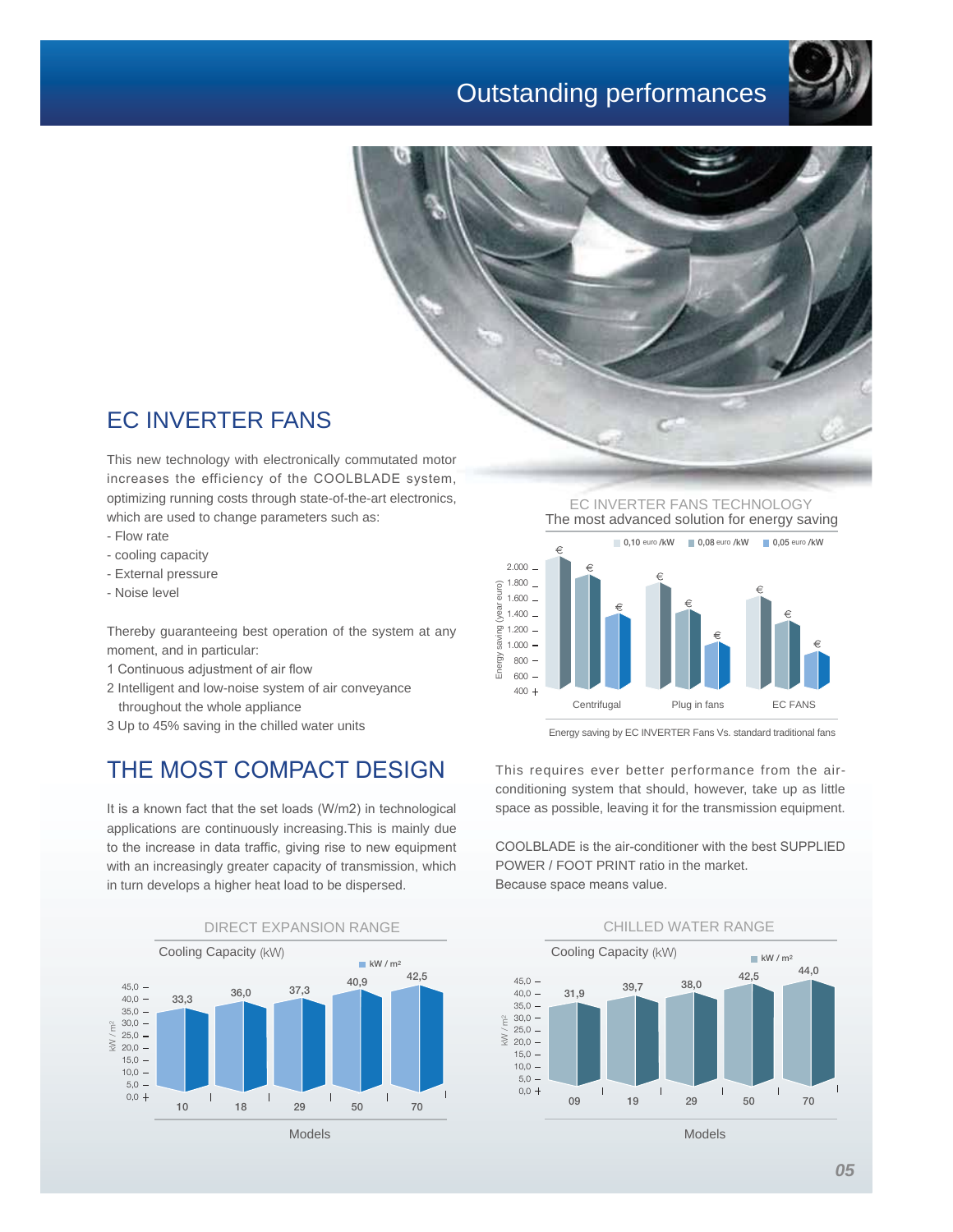

All-round flexibility seen as a service offered for any type of system. COOLBLADE provides customers with the most flexible solutions.

## TYPES OF COOLING



DIRECT EXPANSION AIR COOLED cooling capacity:8-101kW

Refrigerant for heat transfer is used in these direct expansion units.



DIRECT EXPANSION WATER COOLED cooling capacity:8-104kW

The condensation heat is dispersed in an internal plate-type exchanger connected in turn to a water circuit. The water of condensation may come from a well, local water mains or closed circuits such as cooling towers or dry coolers.



CHILLED WATER cooling capacity:9-220kW

Water coming generally from a chiller is used in these units to transfer the heat. The flow of liquid through the unit water coil is controlled through an internal 2 or 3-way valve.



### AIR COOLED DUAL FLUID WARET COOLED DUAL FLUID cooling capacity:24-100kW

A PRIMARY circuit, made by a chilled water circuit (CW) generally connected to an external chiller, plus a SECONDARY circuit in direct expansion (DX) who is considered as BACK-UP. Such units are particulary indicated anywhere RELIABILITY, SAFETY and REDUNDANCY are required.

## AIRFLOW **CONFIGURATION**

#### OVER

The versions called OVER with air

outflow from the top generally have the air intake<br>at the front, rear or bottom of the unit, according to customer choice, and the outflow from the top is along ducts behind suspended ceilings or front delivery plenums.

#### UNDER

The versions called UNDER with air outflow under the floor have the air intake on the top of the unit taking air directly from the environment or through intake ducts or plenums.

#### FRONT

The versions called FRONT with air outflow from the upper front pare of the unit have the air intake at the front, so there is no necessity to add an additional front outlet plenum.



FREE COOLING cooling capacity:25-102kW

A PRIMARY direct expansion circuit (DX) plus a SECONDARY chilled water circuit (CW) generally connected to an external dry cooler who is considered as "support" to the primary one. Such units are particulary indicated anywhere EFFICIENCY & ENERGY SAVING are required.

> OVER unit with front intake OVER unit with front intake and delivery plenum

UNDER unit with top intake and front delivery plenum

and top delivery

OVER unit with top intake and undefloor delivery



OVER unit with underfloor intake and top delivery

OVER unit with rear intake and top deliver















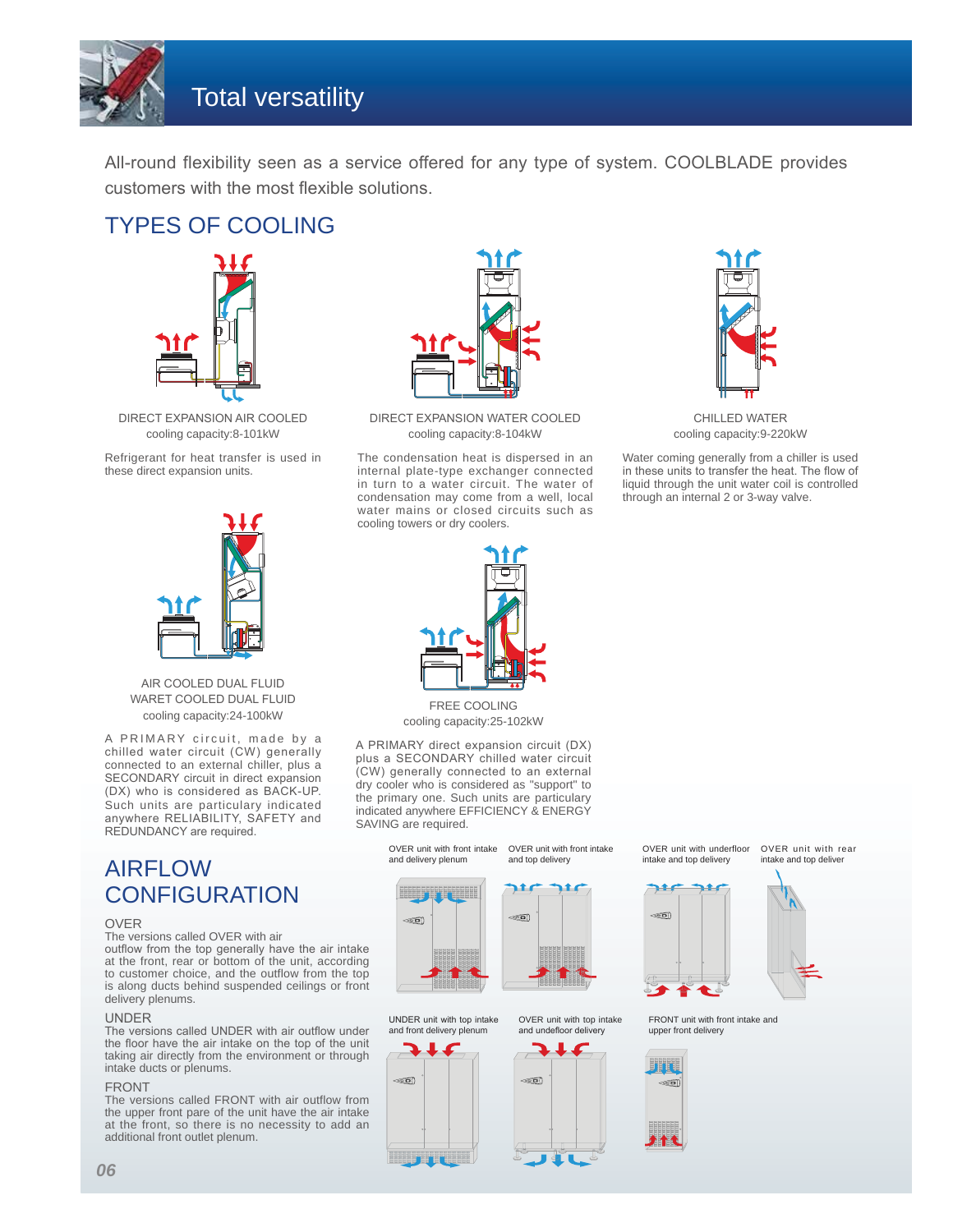

COOLBLADE has an intelligent electronic heart that allows it to keep a constant control over all the operating and environmental parameters of the site.

The COOLBLADE electronic unit is open and configurable to specific user requirements both in site and particularly in the factory with dedicated customisation.



## **ELECTRONICS**

### STANDARD FUNCTIONS

- Semi-graphic display 132 x 64 pixel
- $\blacksquare$  Programmable software
- **E** ICONS Graphic Display
- General alarm
- Automatic reset after blackout
- Compressor FIFO management
- Integral LAN system
- Standby management
- Automatic rotation
- $\blacksquare$  Serious alarms
- Clock card
- **E** Emergency function

### MAIN OPTIONS

- Serial cards for BMS interconnection
- Fire-smoke alarms
- $\blacksquare$  Flooding alarm
- **Electronic thermostat control**
- SMS alarm

## OPTIONS AND MAIN ACCESSORIES



### STANDARD

### **Structure**

- Multi-speed centrifugal fans
- High efficiency Copeland Scroll compressors
- High and low side pressure switches
- Filters EU4
- R-410A Refrigerant
- 3-way valves (CW)
- Intelligent dehumidifier device with constant airflow

### Electronic unit

- Semi-graphic display 132 x 64pixel
- LAN, integral Local Area Network
- Buffer battery
- Record 100 alarms

### OPTIONALS

### **Structure**

- EC INVERTER RADIAL-BLADE fans
- Hot water reheat system
- FILTER F5-F6-F7-F8 (built into the structure)
- Soundproofed plenum
- Electronic thermostat
- Condensing control

### Electronic unit

- Serial cards for BMS interfacing
- DC INVERTER FAN control software
- Driver for electronic thermostat control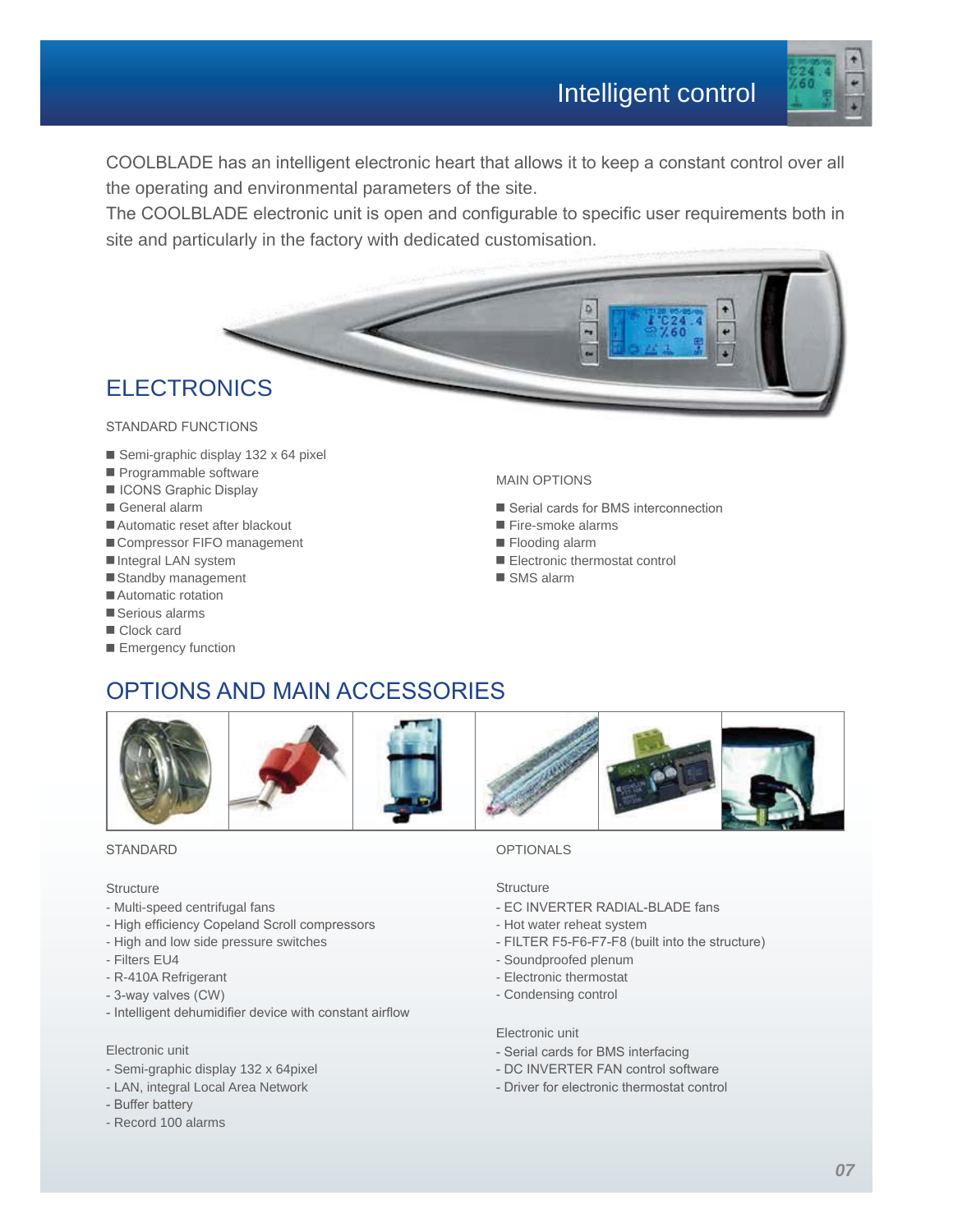

## COOLBLADE IS TOTAL COMMUNICATION

In a policy of "total communication" COOLBLADE offers various solutions for interconnection to the most modern BMSs, aimed at satisfying varying needs.

### GLOBAL SUPERVISION

firmware protocol for total management of all the airconditioning parameters, including:

- Detection and transmission of alarms from remote
- Change of data from remote
- Recording of data and alarms
- Sending of SMS via GSM modem

all through dedicated serial cards and supervision systems both in LOCAL and REMOTE mode.

#### ADVANCED SUPERVISION

solutions of compatibility for all the most common BMSs available on the market today, such as:

- MODBUS
- METASYS
- BACNET
- TREND
- LONWORKS
- SNMP/TCPIP

to satisfy every single customer requirement and to offer the possibility of communicating with the global network.



## RESPECT FOR THE ENVIROMENT

COOLBLADE is totally in line with the known policy of full respect for the environment in which we live and for human health and safety. The use of recyclable materials and ecocompatible refrigerants R410A to current standards and legislation, make COOLBLADE a state-of-the-art product in this sense.

### NOISELESS COLD

Modern telephone applications in residential areas must satisfy increasingly severer requirements in terms of noise pollution. COOLBLADE then propose a large range to satisfy such requests, often customized base on customer requests and site conditions.

Main systems are:

- Centrifugal fans (STD)
- EC INVERTER FANS (OPT) with air flow modulation capability
- Paneling clad in soundproofing material (STD)

#### MAINTENANCE

The design of the new COOLBLADE models was based on the need to simplify routine and extraordinary maintenance work carried out during the lifetime of the product.

The refrigerant circuit area is completely separate from the fan area, thereby allowing routine maintenance to be carried out also with the unit in operation.

All servicing operations, even the most critical ones, can be accomplished by a full front access.

That is why all the front panels are openable and can even be removed thanks to simple hinges.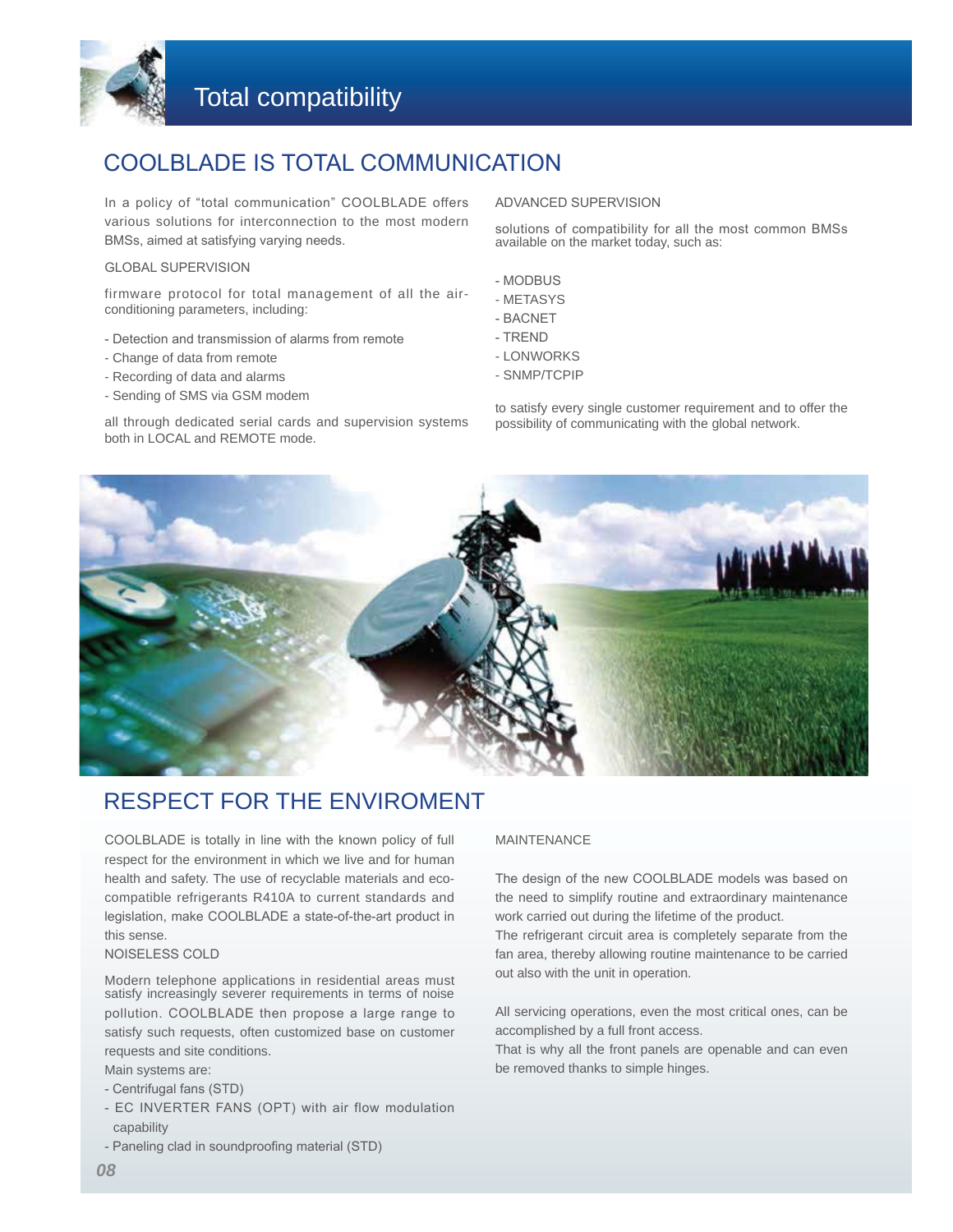### TECHNICAL FEATURES:  $SAU/O-DAU/O$  007-100



Type: DIRECT EXPANSION, AIR COOLED, upflow or downflow or frontflow version



Evolution

Available Versions

- STD Cooling only without condensation control device
- MOD Cooling only with condensation control device through external unit fans regulation

## UNIT DESCRIPTION

Cooling capacity per direct expansion air cooled unit is from 7 to 101kW. Particularly suitable for air-conditioning technological applications, server and CED rooms and all technological applications in general.

## STANDARD UNIT COMPOSITION

- Unit for installing inside or outside the room to be airconditioned.
- Maximum resistance to rust thanks to galvanized sheet metal structures and panels with powder-coated paint finish.

The panels are lined with sound-insulating material.

- The reliability and functionality of the compressor and all the other components are guaranteed by partners who are world leaders in their sector.
- Double-inlet centrifugal fan units directly coupled and suspended on vibration-isolation mountings. The fans are of the forward-bladed type for maximum efficiency and low noise.
- $\blacksquare$  Condensation control for maximum low noise (optional).
- Standard G4 filtering section, F5-F8 optional, under CEN-EN 779 rule with the separation degree 90,1% ASHRAE. The filter is auto extinguishing type.
- The microprocessor controls the compressor activation times with FIFO logic, thereby regulating the cooling capacity; it also controls the operating alarms with the possibility of interfacing to supervisor and remote-servicing systems.
- Electrical box under IEC 204-1/EN60204-1 rules.
- $\blacksquare$  Refrigerant circuit consisting in the standard version of a thermostat with external valve for internal pressure relief, solenoid valve, high/low pressure safety pressure switch, liquid indicator light and dehydrating filter.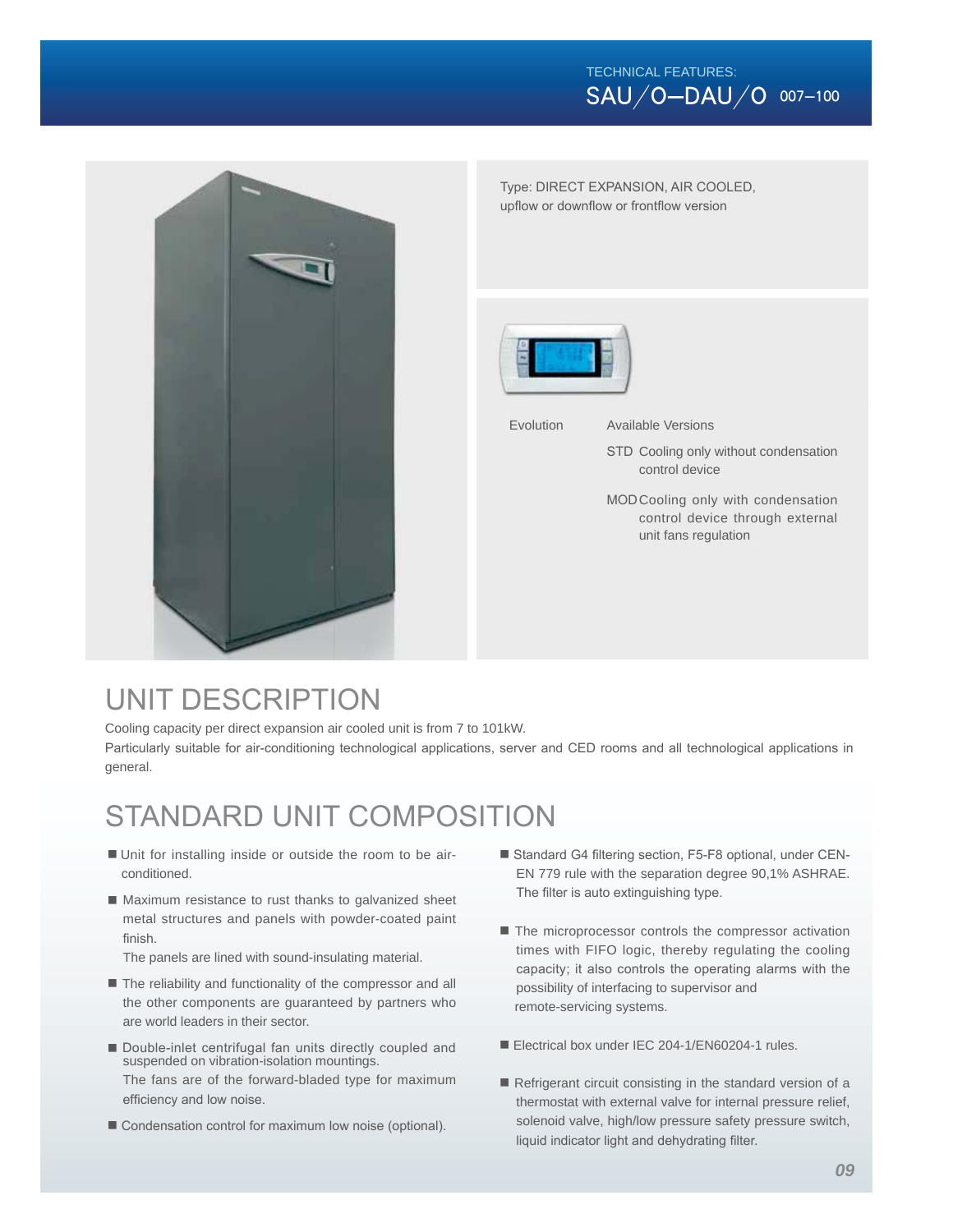#### Direct Expansion Air Cooled

|                                     |                |                          |                          |                             | SAU/O         |      |                |                          |                |                |                |                |                | DAU/O          |                |                |                |                |
|-------------------------------------|----------------|--------------------------|--------------------------|-----------------------------|---------------|------|----------------|--------------------------|----------------|----------------|----------------|----------------|----------------|----------------|----------------|----------------|----------------|----------------|
| Model                               | 008            | 013                      | 017                      | 020                         | 025           | 030  | 035            | 040                      | 045            | 035            | 045            | 050            | 055            | 060            | 070            | 080            | 090            | 100            |
| Power supply<br>V/Ph/Hz             |                |                          |                          |                             |               |      |                |                          |                | 380/3N/50      |                |                |                |                |                |                |                |                |
| Refrigerant                         |                |                          |                          |                             |               |      |                |                          |                | R410A          |                |                |                |                |                |                |                |                |
| Cooling performances                |                |                          |                          |                             |               |      |                |                          |                |                |                |                |                |                |                |                |                |                |
| kW<br>Total cooling capacity (1)    | 7.5            | 12.0                     | 15.0                     | 18.0                        | 25.0          | 30.5 | 35.1           | 40.5                     | 45.2           | 35.6           | 48.5           | 50.1           | 56.4           | 63.5           | 71.7           | 80.2           | 92.2           | 101.0          |
| Sensible cooling capacity (1)<br>kW | 6.9            | 10.9                     | 13.8                     | 16.4                        | 22.5          | 30.0 | 33.5           | 39.7                     | 44.0           | 35.3           | 43.5           | 48.5           | 53.2           | 62.0           | 70.5           | 78.0           | 90.5           | 98.7           |
| SHR (1)                             | 0.92           | 0.91                     | 0.92                     | 0.91                        | 0.90          | 0.98 | 0.95           | 0.98                     | 0.97           | 0.99           | 0.90           | 0.97           | 0.94           | 0.98           | 0.98           | 0.98           | 0.98           | 0.98           |
| Compressors                         |                |                          |                          |                             |               |      |                |                          |                |                |                |                |                |                |                |                |                |                |
| Quantity                            | $\overline{1}$ | 1                        | $\overline{1}$           | 1                           | 1             | 1    | 1              | 1                        | 1              | $\overline{2}$ | $\overline{2}$ | $\overline{2}$ | $\mathbf{2}$   | $\overline{c}$ | $\overline{2}$ | $\overline{2}$ | $\overline{2}$ | $\overline{2}$ |
| Power abs.<br>kW                    | 1.87           | 3.0                      | 3.69                     | 4.2                         | 4.91          | 6.01 | 6.3            | 7.66                     | 8.64           | 7.27           | 9.62           | 10.5           | 12.0           | 12.0           | 13.9           | 15.9           | 17.9           | 21.9           |
| Fan                                 |                |                          |                          |                             |               |      |                |                          |                |                |                |                |                |                |                |                |                |                |
| $m^3/h$<br>Air flow                 | 2200           | 2650                     | 4750                     | 4750                        | 5750          | 8400 | 9180           | 13000                    | 15200          | 11550          | 15200          | 15400          | 14850          | 21300          | 22000          | 23000          | 27000          | 28000          |
| N° Centrifugal fans                 | $\sim$ $\sim$  | $\sim$                   | $\sim$                   | $\sim$ $\sim$               | $\sim$ $\sim$ | 1    | 1              | $\sim$ $-$               | $\overline{2}$ | $\overline{2}$ | ÷.             | $\overline{2}$ | $\overline{2}$ | $\overline{2}$ | $\overline{2}$ | $\overline{2}$ | $\sim$         |                |
| N° AC fans                          | 1              | 1                        |                          | 1                           | 1             | 1    | $\overline{1}$ | $-$                      | $\overline{2}$ | $\overline{2}$ | $\overline{2}$ | $\overline{2}$ | $\overline{2}$ | $\overline{2}$ | $\overline{2}$ | $\overline{2}$ | 3              | 3              |
| N° EC fans                          | $\sim$ $-$     | $\overline{\phantom{a}}$ | $\overline{a}$           | $\sim$ $-$                  | $\sim$ $-$    | 1    | $\overline{1}$ | $\overline{2}$           | $\overline{c}$ | $\overline{2}$ | $\overline{2}$ | $\overline{2}$ | $\overline{2}$ | $\overline{2}$ | $\overline{2}$ | $\overline{2}$ | 3              | 3              |
| Centrifugal fans power abs.<br>kW   | $\sim$ $-$     | $\sim$ $-$               | $\overline{\phantom{a}}$ | $\sim$ $-$                  | Ξ.            | 2.16 | 2.17           | $-$                      | 3.89           | 2.81           |                | 3.58           | 3.62           | 6.50           | 6.50           | 7.30           |                |                |
| AC fans power abs.<br>kW            | 0.30           | 0.46                     | 0.84                     | 0.84                        | 1.50          | 2.07 | 2.26           | $\overline{\phantom{a}}$ | 3.45           | 2.39           | 3.45           | 3.45           | 3.82           | 4.74           | 5.17           | 5.72           | 6.79           | 6.79           |
| kW<br>EC fans power abs.            | $\sim$ $-$     | $\overline{a}$           | $- -$                    | $\mathcal{L}^{\mathcal{L}}$ | $\sim$ $-$    | 1.60 | 1.90           | 2.35                     | 3.59           | 2.14           | 3.62           | 3.76           | 3.26           | 4.07           | 4.41           | 4.99           | 6.2            | 6.73           |
| <b>ESP</b><br>Pa                    |                |                          |                          |                             |               |      |                |                          |                | 20-350         |                |                |                |                |                |                |                |                |
| Sound pressure level (2)<br>dB(A)   | 52             | 53                       | 56                       | 56                          | 57            | 65   | 67             | 62                       | 65             | 60             | 65             | 65             | 65             | 56             | 57             | 59             | 64             | 65             |
| Humidifier                          |                |                          |                          |                             |               |      |                |                          |                |                |                |                |                |                |                |                |                |                |
| Humidifying capacity<br>kg/h        | 3              | 3                        | 5                        | 5                           | 5             | 5    | 5              | 5                        | 5              | 5              | 5              | 5              | 5              | 8              | 8              | 8              | 8              | 8              |
| Power abs.<br>kW                    | 2.25           | 2.25                     | 3.75                     | 3.75                        | 3.75          | 3.75 | 3.75           | 3.75                     | 3.75           | 3.75           | 3.75           | 3.75           | 3.75           | 6              | 6              | 6              | 6              | 6              |
| Heaters                             |                |                          |                          |                             |               |      |                |                          |                |                |                |                |                |                |                |                |                |                |
| <b>Steps</b>                        | 3              | 3                        | 3                        | 3                           | 3             | 3    | 3              | 3                        | 3              | 3              | 3              | 3              | 3              | 3              | 3              | 3              | 3              | 3              |
| Power abs.<br>kW                    | 6              | 6                        | 6                        | 6                           | 6             | 9    | 9              | 15                       | 15             | 15             | 15             | 15             | 15             | 18             | 18             | 18             | 18             | 18             |

#### **NOTE**

(1) return air:24°C relative humidity:50%ESP 20 Pa

(2) measured at 1.5m height and 2m front free field

(3) For the units SA008-025 configure AC fans, have three kinds of airsupply way, they are upflow delivery, downflow delivery and front delivery. As the SAO and SAU, the unit with frontflow delivery can be expressed as SAF. And the unit SA025 also can configure EC fans, and the relative technical parameter is not showed in the table, please consult the Climaveneta Factory.

(4) The humidifying capacity and heating capacity showed in the table is standard data, and we can enlarge the capacity in response to the customer requirement.



## **DIMENSION/WEIGHT**

#### Direct Expansion Air Cooled

| Mode       |    |      |     |     |      | SAU/O |     |      |     |     |     |      |     |     | DAU/O |      |     |     |      |
|------------|----|------|-----|-----|------|-------|-----|------|-----|-----|-----|------|-----|-----|-------|------|-----|-----|------|
|            |    | 008  | 013 | 017 | 020  | 025   | 030 | 035  | 040 | 045 | 035 | 045  | 050 | 055 | 060   | 070  | 080 | 090 | 100  |
| Width      | mm | 600  |     |     | 800  |       |     | 1000 |     |     |     | 1550 |     |     |       | 1990 |     |     | 2490 |
| Depth      | mm | 550  |     |     | 700  |       | 790 |      |     |     |     | 790  |     |     |       | 890  |     |     | 890  |
| Height     | mm | 1980 |     |     | 1980 |       |     | 1980 |     |     |     | 1980 |     |     |       | 1980 |     |     | 1980 |
| Net Weight | kg | 130  | 145 | 210 | 215  | 225   | 367 | 385  | 509 | 509 | 449 | 509  | 509 | 529 | 697   | 737  | 757 | 888 | 918  |

#### NOTE:

(1) The dimension of units DAU/O 060 070 080 showed in the table is the situation which the unit configure EC and AC fans, and the units dimension is 2100mm×790mm×1980mm when the units fit out belt-driven fans.

(2) The dimension of units SAU/O 025 showed in the table is the situation which the unit configure AC fans, and the units dimension is 1000mm×790mm×1980mm when the units fit out belt-driven and EC fans.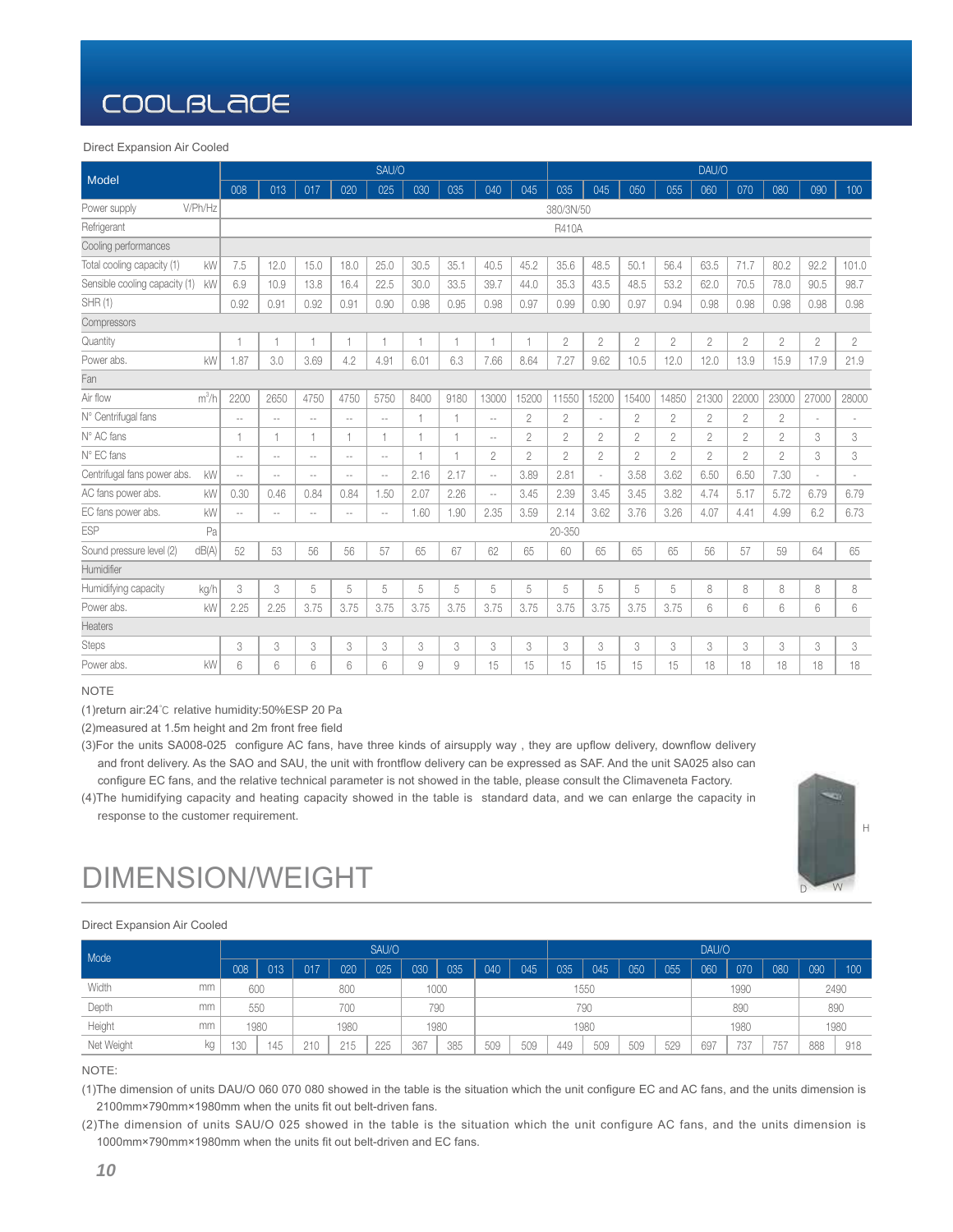### TECHNICAL FEATURES:  $\overline{\text{SWU/O}-\text{DWU}/\text{O}}$  008–100



Type: DIRECT EXPANSION, WATER COOLED, upflow or downflow version



Available Versions

Evolution



## UNIT DESCRIPTION

Cooling capacity per direct expansion water cooled unit is from 8 to 104kW.

Particularly suitable for air-conditioning technological applications, server and CED rooms and all technological applications in general.

## STANDARD UNIT COMPOSITION

- Unit for installing inside or outside the room to be airconditioned.
- Maximum resistance to rust thanks to galvanized sheet metal structures and panels with powder-coated paint finish.

The panels are lined with sound-insulating material.

- The reliability and functionality of the compressor and all the other components are guaranteed by partners who are world leaders in their sector.
- Double-inlet centrifugal fan units directly coupled and suspended on vibration-isolation mountings. The fans are of the forward-bladed type for maximum efficiency and low noise.
- Condensation control for maximum low noise (optional).
- Standard G4 filtering section, F5-F8 optional, under CEN-EN 779 rule with the separation degree 90,1% ASHRAE. The filter is auto extinguishing type.
- The microprocessor controls the compressor activation times with FIFO logic, thereby regulating the cooling capacity; it also controls the operating alarms with the possibility of interfacing to supervisor and remote-servicing systems.
- Electrical box under IEC 204-1/EN60204-1 rules.
- $\blacksquare$  Refrigerant circuit consisting in the standard version of a thermostat with external valve for internal pressure relief, solenoid valve, high/low pressure safety pressure switch, liquid indicator light and dehydrating filter.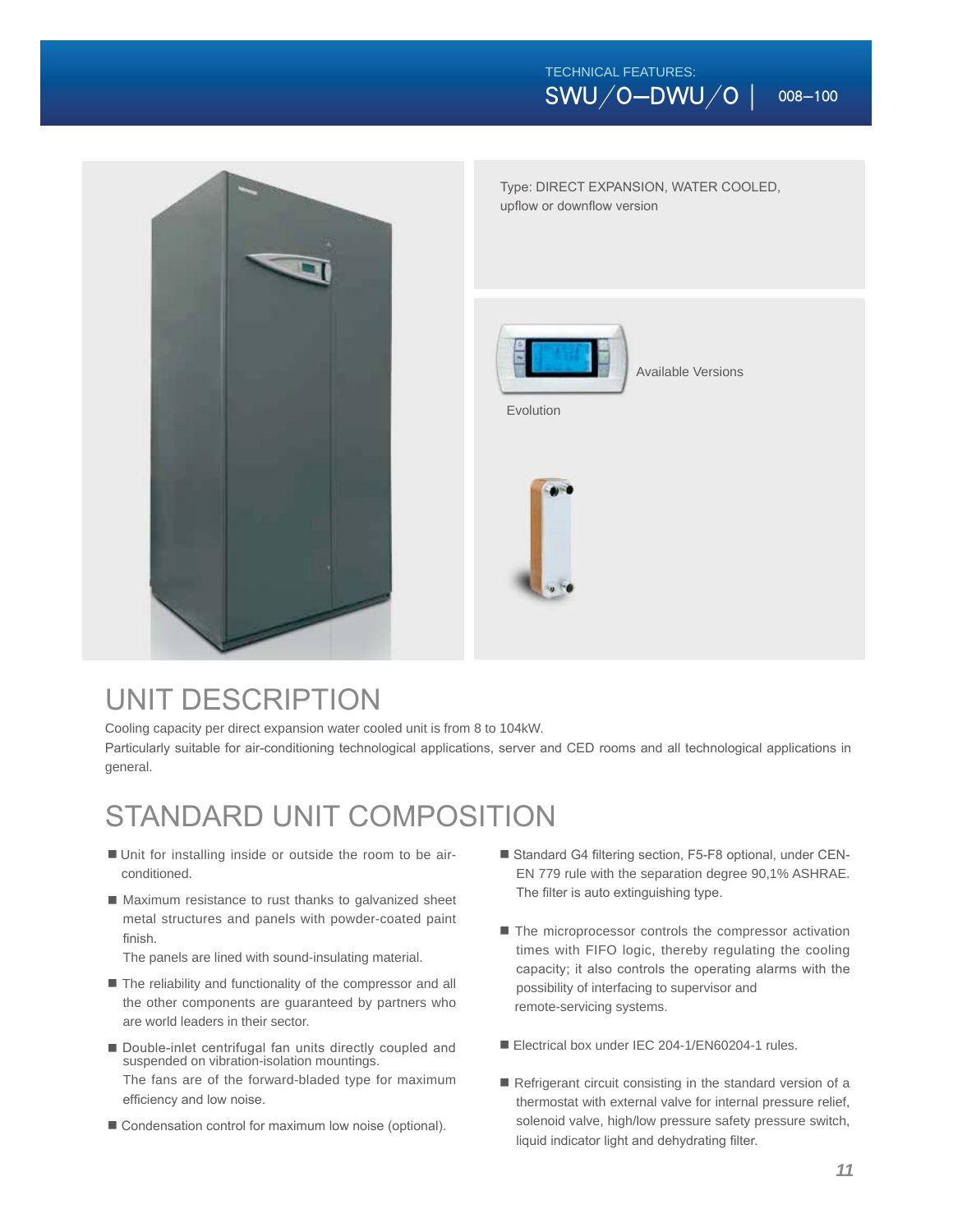Direct Expansion Water Cooled Unit

|                               |         |                |                 | SWU/O/F                     |                 |                          |              |                | SWU/O          |                |                |                |                |                | DWU/O          |                |                |                |                |
|-------------------------------|---------|----------------|-----------------|-----------------------------|-----------------|--------------------------|--------------|----------------|----------------|----------------|----------------|----------------|----------------|----------------|----------------|----------------|----------------|----------------|----------------|
| Model                         |         | 008            | 013             | 017                         | 020             | 025                      | 030          | 035            | 040            | 045            | 035            | 045            | 050            | 055            | 060            | 070            | 080            | 090            | 100            |
| Power supply                  | V/Ph/Hz |                |                 |                             |                 |                          |              |                |                |                | 380/3N/50      |                |                |                |                |                |                |                |                |
| Refrigerant                   |         |                |                 |                             |                 |                          |              |                |                |                | R410A          |                |                |                |                |                |                |                |                |
| Cooling performances          |         |                |                 |                             |                 |                          |              |                |                |                |                |                |                |                |                |                |                |                |                |
| Total cooling capacity (1)    | kW      | 7.5            | 12.0            | 15.0                        | 18.0            | 25.0                     | 30.5         | 35.1           | 40.5           | 45.2           | 35.6           | 48.5           | 50.1           | 56.4           | 63.5           | 71.7           | 80.2           | 92.2           | 101.0          |
| Sensible cooling capacity (1) | kW      | 6.9            | 10.9            | 13.8                        | 16.4            | 22.5                     | 30.0         | 33.5           | 39.7           | 44.0           | 35.3           | 43.5           | 48.5           | 53.2           | 62.0           | 70.5           | 78.0           | 90.5           | 98.7           |
| SHR (1)                       |         | 0.92           | 0.91            | 0.92                        | 0.91            | 0.90                     | 0.98         | 0.95           | 0.98           | 0.97           | 0.99           | 0.90           | 0.97           | 0.94           | 0.98           | 0.98           | 0.98           | 0.98           | 0.98           |
| Compressors                   |         |                |                 |                             |                 |                          |              |                |                |                |                |                |                |                |                |                |                |                |                |
| Quantity                      |         | $\overline{1}$ | $\mathbf{1}$    |                             | $\overline{1}$  | $\overline{1}$           | 1            | 1              |                | 1              | $\overline{2}$ | $\overline{2}$ | $\overline{2}$ | $\overline{c}$ | $\overline{2}$ | $\overline{2}$ | $\overline{c}$ | $\overline{2}$ | $\overline{2}$ |
| Power abs. (1)                | kW      | 1.87           | 3.0             | 3.69                        | 4.2             | 4.91                     | 6.01         | 6.3            | 7.66           | 8.64           | 7.27           | 9.62           | 10.5           | 12.0           | 12.0           | 13.9           | 15.9           | 17.9           | 21.9           |
| Plate condenser               |         |                |                 |                             |                 |                          |              |                |                |                |                |                |                |                |                |                |                |                |                |
| Quantity                      |         | 1              | $\mathbf{1}$    | 1                           | 1               | $\mathbf{1}$             | $\mathbf{1}$ | $\overline{1}$ | 1              | $\mathbf{1}$   | $\overline{2}$ | $\overline{c}$ | 2              | $\overline{2}$ | $\overline{2}$ | $\overline{2}$ | $\overline{2}$ | 2              | 2              |
| Water Flow (1)                | 1/h     | 1611           | 2580            | 3214                        | 3818            | 5144                     | 6279         | 7120           | 8282           | 9259           | 7372           | 9995           | 10421          | 11763          | 12984          | 14721          | 16526          | 18934          | 21135          |
| Total pressure drops (1)      | kPa     | 15             | 21              | 18                          | 20              | 23                       | 30           | 27             | 27             | 30             | 24             | 21             | 21             | 30             | 33             | 30             | 26             | 31             | 39             |
| Fan                           |         |                |                 |                             |                 |                          |              |                |                |                |                |                |                |                |                |                |                |                |                |
| Air flow                      | $m^3/h$ | 2200           | 2850            | 4750                        | 4750            | 5750                     | 8400         | 9180           | 13000          | 15200          | 11550          | 15200          | 15400          | 14850          | 21300          | 22000          | 23000          | 27000          | 28000          |
| N° AC fans                    |         | 1              | $\mathbf{1}$    | 1                           | $\mathbf{1}$    | 1                        | 1            | $\overline{1}$ | $\overline{2}$ | $\overline{2}$ | $\overline{2}$ | $\overline{2}$ | $\overline{2}$ | $\overline{2}$ | $\overline{2}$ | $\overline{2}$ | $\overline{2}$ | 3              | 3              |
| N° EC fans                    |         | $\sim$ $\sim$  | $\sim$ $\sim$   | $\mathcal{L} = \mathcal{L}$ | L.              | $\overline{\phantom{a}}$ | $\mathbf{1}$ | $\overline{1}$ | $\overline{2}$ | $\overline{2}$ | $\overline{2}$ | $\overline{2}$ | $\overline{2}$ | $\overline{2}$ | $\overline{2}$ | $\overline{2}$ | $\overline{2}$ | 3              | 3              |
| AC fans power abs.            | kW      | 0.30           | 0.46            | 0.84                        | 0.84            | 1.50                     | 2.07         | 2.26           | 3.30           | 3.45           | 2.39           | 3.45           | 3.45           | 3.82           | 4.74           | 5.17           | 5.72           | 6.79           | 6.79           |
| EC fans power abs.            | kW      | $\overline{a}$ | $\sim$ $\sim$   | $\overline{a}$              | $\sim$ $-$      | $\sim$                   | 1.60         | 1.90           | 2.35           | 3.59           | 2.14           | 3.62           | 3.76           | 3.26           | 4.07           | 4.41           | 4.99           | 6.2            | 6.73           |
| <b>ESP</b>                    | Pa      |                |                 |                             |                 |                          |              |                |                |                | 20-350         |                |                |                |                |                |                |                |                |
| Sound pressure level (2)      | dB(A)   | 52             | 53              | 56                          | 56              | 57                       | 65           | 67             | 62             | 65             | 60             | 65             | 65             | 65             | 56             | 57             | 59             | 64             | 65             |
| Humidifier                    |         |                |                 |                             |                 |                          |              |                |                |                |                |                |                |                |                |                |                |                |                |
| Humidifying capacity          | kg/h    | 3              | 3               | 5                           | 5               | 5                        | 5            | 5              | 5              | 5              | 5              | 5              | 5              | 5              | 8              | 8              | 8              | 8              | 8              |
| Power abs                     | kW      | 2.25           | 2.25            | 3.75                        | 3.75            | 3.75                     | 3.75         | 3.75           | 3.75           | 3.75           | 3.75           | 3.75           | 3.75           | 3.75           | 6              | 6              | 6              | 6              | 6              |
| Heaters                       |         |                |                 |                             |                 |                          |              |                |                |                |                |                |                |                |                |                |                |                |                |
| <b>Steps</b>                  |         | 3              | 3               | 3                           | 3               | 3                        | 3            | 3              | 3              | 3              | 3              | 3              | 3              | 3              | 3              | 3              | 3              | 3              | 3              |
| Power abs.                    | kW      | 6              | $6\overline{6}$ | 6                           | $6\overline{6}$ | 6                        | 9            | 9              | 15             | 15             | 15             | 15             | 15             | 15             | 18             | 18             | 18             | 18             | 18             |
| cooling water connection      |         |                |                 |                             |                 |                          |              |                |                |                |                |                |                |                |                |                |                |                |                |
| connection specification      |         | F1"            |                 | F1 "1/4                     |                 |                          |              |                |                | F1 "1/2        |                |                |                |                |                |                | F2"            |                |                |

### NOTE

(1)-return air: 24°C, relative humidity: 50%, cooling water condition 30/35°C, ESP: 20Pa

(2)-measured at 1.5m height and 2m front free field

(3)-for the units of SW008-025, they have three kinds of air supply way, they are upflow delivery, downflow delivery, and front delivery. The unit with frontflow delivery can be expressed as SWF

(4)-The humidifying capacity and heating capacity showed in the table is standard data, and we can enlarge the capacity in response to customer requirements

## DIMENSION/WEIGHT

### Direct Expansion Water Cooled Unit

|            |    |     |      | SWU/O/F |      |     |     |      | SWU/O |     |     |      |     |     | DWU/O |      |     |     |      |
|------------|----|-----|------|---------|------|-----|-----|------|-------|-----|-----|------|-----|-----|-------|------|-----|-----|------|
| Model      |    | 008 | 013  | 017     | 020  | 025 | 030 | 035  | 040   | 045 | 035 | 045  | 050 | 055 | 060   | 070  | 080 | 090 | 100  |
| Width      | mm |     | 600  |         | 800  |     |     | 1000 |       |     |     | 1550 |     |     |       | 1990 |     |     | 2490 |
| Depth      | mm |     | 550  |         | 700  |     |     | 790  |       |     | 790 |      |     |     |       | 890  |     |     | 890  |
| Height     | mm |     | 1980 |         | 1980 |     |     | 1980 |       |     |     | 1980 |     |     |       | 1980 |     |     | 1980 |
| Net Weight | кg | 135 | 150  | 217     | 222  | 240 | 328 | 381  | 528   | 528 | 473 | 539  | 539 | 539 | 731   | 771  | 795 | 926 | 952  |

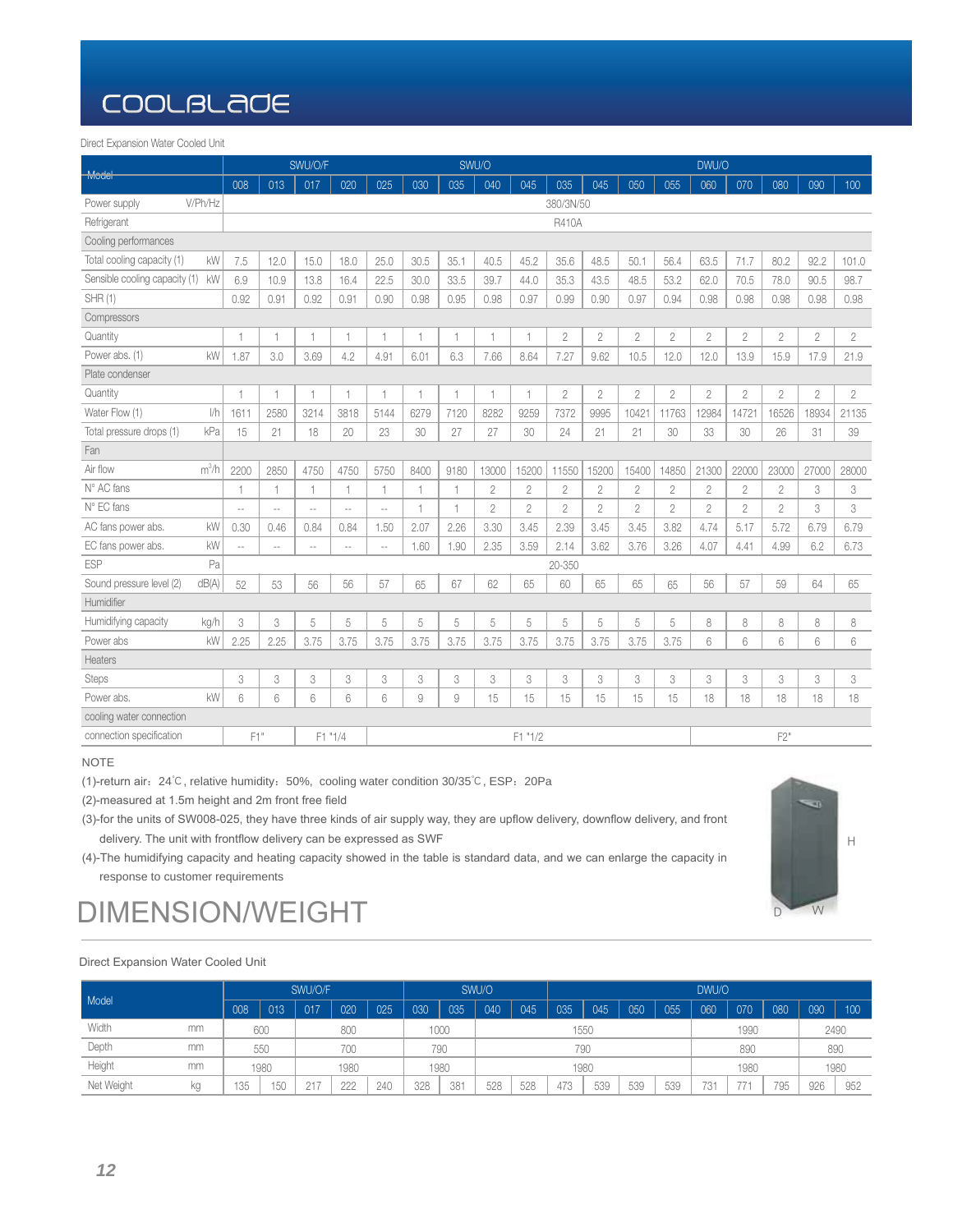## TECHNICAL FEATURES:  $\overline{SCU/O}$  009-220



Type: CHILLED WATER up flow or downflow version



Available Versions

STD Cooling only, with 3-way valve

## UNIT DESCRIPTION

Cooling capacity per chilled water unit is from 9 to 220kW.

## STANDARD UNIT COMPOSITION

- Unit for installing inside or outside the room to be airconditioned.
- Maximum resistance to rust thanks to galvanized sheet metal structures and panels with powder-coated paint finish.

The panels are lined with sound-insulating material.

■ EC inverter radial-blade fans.

The fans are of the backward-blade type for maximum efficiency and low noise.

- Standard G4 filtering section, F5-F8 optional, under CEN-EN 779 rule with the separation degree 90,1% ASHRAE. The filter is auto extinguishing type.
- The microprocessor controls the operating alarms with the possibility of interfacing to supervisor and remote-servicing systems.
- Electrical box under IEC 204-1/EN60204-1 rules.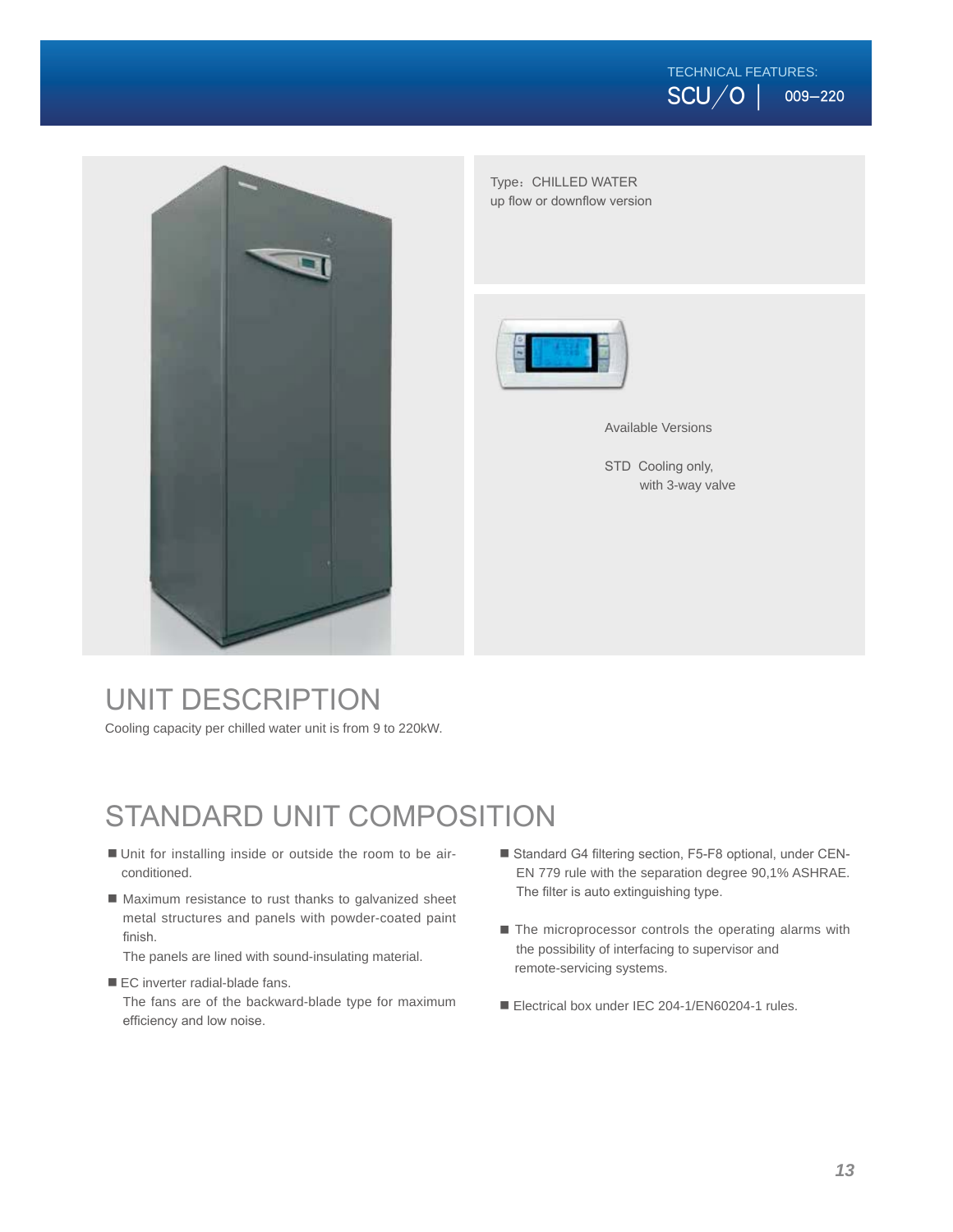### Chilled Water Unit

| Model                               |                |           |                |                |      |                |      |       |                | SCU/O          |                |                |                |                |                |                |       |       |       |       |
|-------------------------------------|----------------|-----------|----------------|----------------|------|----------------|------|-------|----------------|----------------|----------------|----------------|----------------|----------------|----------------|----------------|-------|-------|-------|-------|
|                                     | 009            | 011       | 016            | 020            | 025  | 030            | 035  | 040   | 050            | 060            | 070            | 080            | 090            | 100            | 120            | 140            | 160   | 180   | 200   | 220   |
| Power supply<br>V/Ph/Hz             |                | 220/1N/50 |                |                |      |                |      |       |                |                | 380/3N/50      |                |                |                |                |                |       |       |       |       |
| Cooling performances (CONDITION 1)  |                |           |                |                |      |                |      |       |                |                |                |                |                |                |                |                |       |       |       |       |
| Total cooling capacity (1)<br>kW    | 9.1            | 11.2      | 16.8           | 22.7           | 28.5 | 33.8           | 38.3 | 46.0  | 54.7           | 65.2           | 75.1           | 88.9           | 100.6          | 111.3          | 124.3          | 140.2          | 157.8 | 171.8 | 200.2 | 216   |
| Sensible cooling capacity (1)<br>kW | 9.1            | 11.2      | 16.8           | 22.7           | 28.5 | 33.8           | 38.3 | 46.0  | 54.7           | 65.2           | 75.1           | 88.9           | 100.6          | 111.3          | 124.3          | 140.2          | 157.8 | 171.8 | 200.2 | 216   |
| SHR (1)                             | 1.00           | 1.00      | 1.00           | 1.00           | 1.00 | 1.00           | 1.00 | 1.00  | 1.00           | 1.00           | 1.00           | 1.00           | 1.00           | 1.00           | 1.00           | 1.00           | 1.00  | 1.00  | 1.00  | 1.00  |
| Water side (CONDITION 1)            |                |           |                |                |      |                |      |       |                |                |                |                |                |                |                |                |       |       |       |       |
| Water Flow (1)<br>1/h               | 1567           | 1923      | 2884           | 3904           | 4890 | 5820           | 6580 | 7900  | 9410           | 11200          | 12900          | 15280          | 17300          | 19130          | 21360          | 24100          | 27130 | 29520 | 34420 | 37130 |
| Total pressure drops (1)<br>kPa     | 31.1           | 35.4      | 33.4           | 69.7           | 43   | 64             | 75   | 54    | 62             | 90             | 50             | 91             | 65             | 90             | 117            | 133            | 99    | 99    | 122   | 124   |
| Cooling performances(CONDITION 2)   |                |           |                |                |      |                |      |       |                |                |                |                |                |                |                |                |       |       |       |       |
| Total cooling capacity(2)<br>kW     | 8.9            | 11.1      | 16.5           | 21.8           | 24.0 | 30.0           | 35.2 | 41.8  | 51.9           | 60.0           | 69.2           | 82.1           | 91.4           | 100.0          | 118.0          | 141.0          | 158.0 | 173.0 | 195.0 | 219   |
| Sensible cooling capacity(2)<br>kW  | 8.9            | 10.6      | 16.5           | 20.6           | 21.2 | 26.2           | 30.4 | 36.9  | 44.3           | 52.0           | 60.7           | 70.2           | 79.2           | 87.9           | 98.2           | 114.0          | 127.0 | 140.0 | 159.0 | 173   |
| SHR(2)                              | 1.00           | 0.95      | 1.00           | 0.94           | 0.88 | 0.87           | 0.86 | 0.88  | 0.85           | 0.87           | 0.88           | 0.86           | 0.87           | 0.88           | 0.83           | 0.81           | 0.80  | 0.81  | 0.82  | 0.79  |
| Water side(CONDITION 2)             |                |           |                |                |      |                |      |       |                |                |                |                |                |                |                |                |       |       |       |       |
| Water flow(2)<br>1/h                | 1529           | 1898      | 2836           | 3732           | 4140 | 5160           | 6070 | 7190  | 8930           | 10300          | 11900          | 14100          | 15700          | 17200          | 20400          | 24200          | 27100 | 29800 | 33600 | 37800 |
| Total pressure drops(2)<br>kPa      | 30             | 34.7      | 32.6           | 64.3           | 37.5 | 56.7           | 69   | 50.2  | 58.2           | 76.5           | 45.7           | 76.1           | 57.5           | 68.6           | 110            | 134            | 95    | 100   | 118   | 128   |
| Fan                                 |                |           |                |                |      |                |      |       |                |                |                |                |                |                |                |                |       |       |       |       |
| $m^3/h$<br>Air flow                 | 2750           | 2890      | 5390           | 5580           | 6000 | 7000           | 7600 | 10200 | 10800          | 13200          | 15680          | 18000          | 20550          | 23500          | 23600          | 26200          | 29500 | 32200 | 38000 | 38000 |
| N° EC fans                          |                | 1         | $\overline{2}$ | $\overline{2}$ | 1    | $\overline{1}$ | -1   |       | $\overline{1}$ | $\overline{2}$ | $\overline{2}$ | $\overline{2}$ | $\overline{2}$ | $\overline{2}$ | $\overline{2}$ | $\overline{c}$ | 3     | 3     | 3     | 3     |
| EC fans power abs.<br>kW            | 0.34           | 0.41      | 0.64           | 0.74           | 0.90 | 1.33           | 1.90 | 2.05  | 2.54           | 2.14           | 3.31           | 4.53           | 4.32           | 4.80           | 5.05           | 4.68           | 6.01  | 7.80  | 8.19  | 8.22  |
| ESP<br>Pa                           |                |           |                |                |      |                |      |       |                | 20-350         |                |                |                |                |                |                |       |       |       |       |
| Sound pressure level (2)<br>dB(A)   | 50             | 50        | 53             | 53             | 57   | 61             | 62   | 59    | 62             | 63             | 66             | 62             | 63             | 59             | 59             | 62             | 64    | 65    | 63    | 63    |
| Humidifier                          |                |           |                |                |      |                |      |       |                |                |                |                |                |                |                |                |       |       |       |       |
| Humidifying capacity<br>kg/h        | 3              | 3         | 5              | 5              | 5    | 5              | 5    | 5     | 5              | 5              | 8              | 8              | 8              | 8              | 8              | 8              | 10    | 10    | 15    | 15    |
| Power abs.<br>kW                    | 2.25           | 2.25      | 3.75           | 3.75           | 3.75 | 3.75           | 3.75 | 3.75  | 3.75           | 3.75           | 6              | 6              | 6              | 6              | 6              | 6              | 7.5   | 7.5   | 11.25 | 11.25 |
| Heaters                             |                |           |                |                |      |                |      |       |                |                |                |                |                |                |                |                |       |       |       |       |
| <b>Steps</b>                        | 3              | 3         | 3              | 3              | 3    | 3              | 3    | 3     | 3              | 3              | 3              | 3              | 3              | 3              | 3              | 3              | 3     | 3     | 3     | 3     |
| Power abs.<br>kW                    | $\overline{4}$ | 4         | 8              | 8              | 9    | 9              | 9    | 15    | 15             | 15             | 18             | 18             | 18             | 18             | 18             | 18             | 24    | 24    | 24    | 24    |

### **NOTE**

(1) CONDITION 1

Return air:30°C, RH:30%, the temperature IN/OUT chilled water :10°C/15°C, ESP:20Pa CONDITION 2

Return air:24°C, RH:50%, the temperature IN/OUT chilled water :7°C/12°C, ESP:20Pa

Return air:24°C, relative humidity:50%; the temperature In/Out of chilled water:7°C/12°C; ESP 20 Pa

(2) Measured at 1.5m height and 2m front free field

(3) The humidifying capacity and heating capacity showed in the table is standard data, and we can enlarge the capacity in response to the customer requirement.



## **DIMENSION/WEIGHT**

| <b>Chilled Water Unit</b> |    |     |      |     |      |     |      |     |     |     |      |       |     |     |      |     |     |      |     |     |      |
|---------------------------|----|-----|------|-----|------|-----|------|-----|-----|-----|------|-------|-----|-----|------|-----|-----|------|-----|-----|------|
| Model                     |    |     |      |     |      |     |      |     |     |     |      | SCU/O |     |     |      |     |     |      |     |     |      |
|                           |    | 009 | 011  | 016 | 020  | 025 | 030  | 035 | 040 | 050 | 060  | 070   | 080 | 090 | 100  | 120 | 140 | 160  | 180 | 200 | 220  |
| Width                     | mm |     | 600  |     | 1000 |     | 800  |     |     |     | 1550 |       |     |     | 1990 |     |     | 2490 |     |     | 2990 |
| Depth                     | mm |     | 500  |     | 500  |     | 700  |     |     |     | 790  |       |     |     | 890  |     |     | 890  |     |     | 890  |
| Height                    | mm |     | 1980 |     | 1980 |     | 1980 |     |     |     | 1980 |       |     |     | 1980 |     |     | 1980 |     |     | 1980 |
| Net Weight                | kg | 120 | 130  | 200 | 210  | 245 | 260  | 290 | 330 | 369 | 379  | 385   | 396 | 476 | 495  | 516 | 610 | 650  | 680 | 720 | 760  |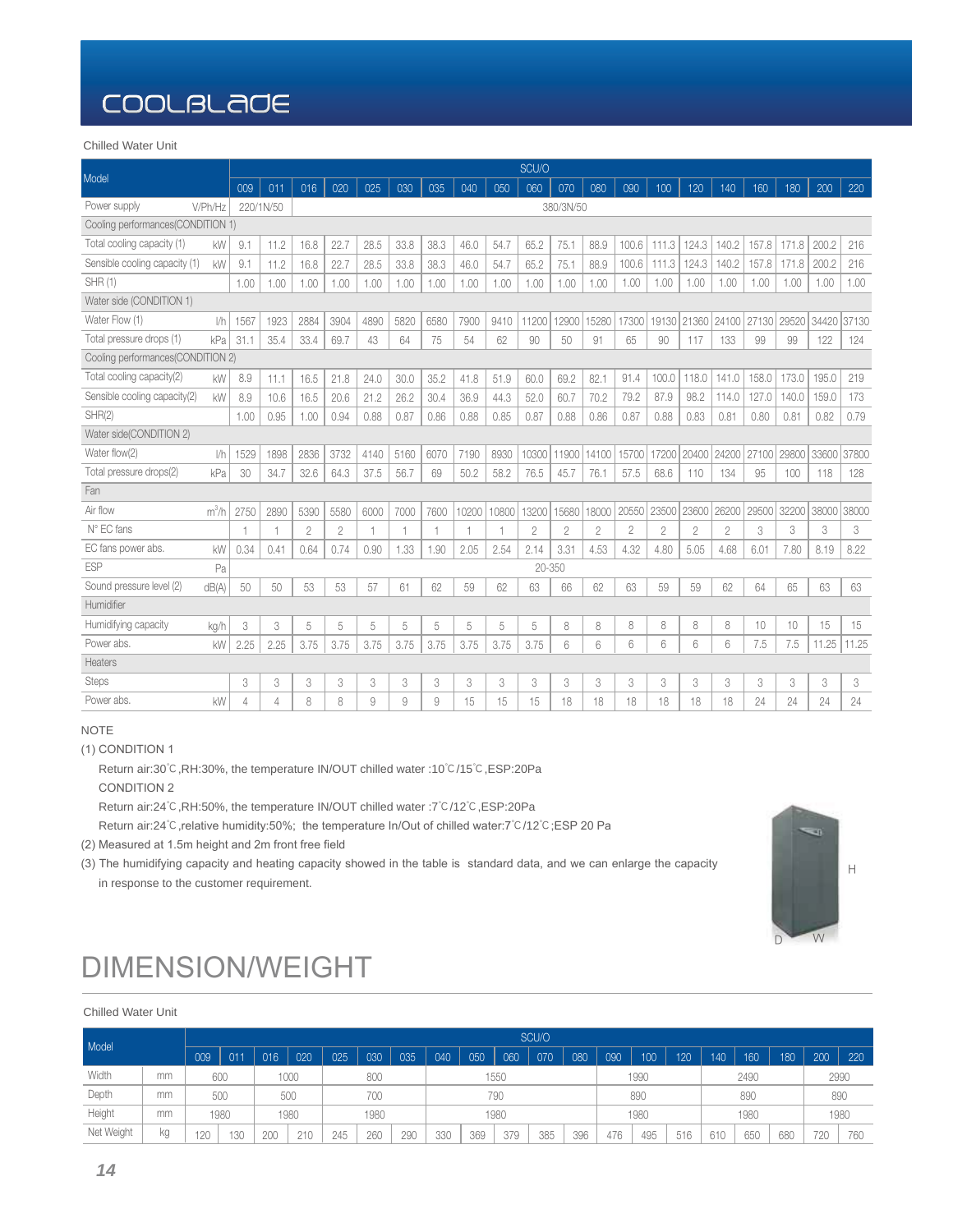### TECHNICAL FEATURES:  $SAU/O-D$   $DAU/O-D$   $|$  025-100  $SWU/O-D$  DWU/O-D | 025-100



UNIT DESCRIPTION

Cooling capacity per direct expansion air cooled unit is from 24 to 100kW. Dual fluid unit has two different types dual fluid air cooled and dual fluid water cooled. EC fan is used in dual fluid unit with highest efficiency. Unit will be always running under chilled water mode but it will also automatically change to direct expansion mode while failure of chilled water system happens. So dual fluid unit is the most reliable cooling solution to choose for all the customers.

## STANDARD UNIT COMPOSITION

- Unit for installing inside or outside the room to be airconditioned.
- Maximum resistance to rust thanks to galvanized sheet metal structures and panels with powder-coated paint finish.

The panels are lined with sound-insulating material.

- The reliability and functionality of the compressor and all the other components are guaranteed by partners who are world leaders in their sector.
- $\blacksquare$  EC inverter radial-blade fans. The fans are of the backward-blade type for maximum efficiency and low noise.
- Condensation control for maximum low noise (optional).
- Standard G4 filtering section, F5-F8 optional, under CEN-EN 779 rule with the separation degree 90,1% ASHRAE. The filter is auto extinguishing type.
- The microprocessor controls the compressor activation times with FIFO logic, thereby regulating the cooling capacity; it also controls the operating alarms with the possibility of interfacing to supervisor and remote-servicing systems.
- Electrical box under IEC 204-1/EN60204-1 rules.
- $\blacksquare$  Refrigerant circuit consisting in the standard version of a thermostat with external valve for internal pressure relief, solenoid valve, high/low pressure safety pressure switch, liquid indicator light and dehydrating filter.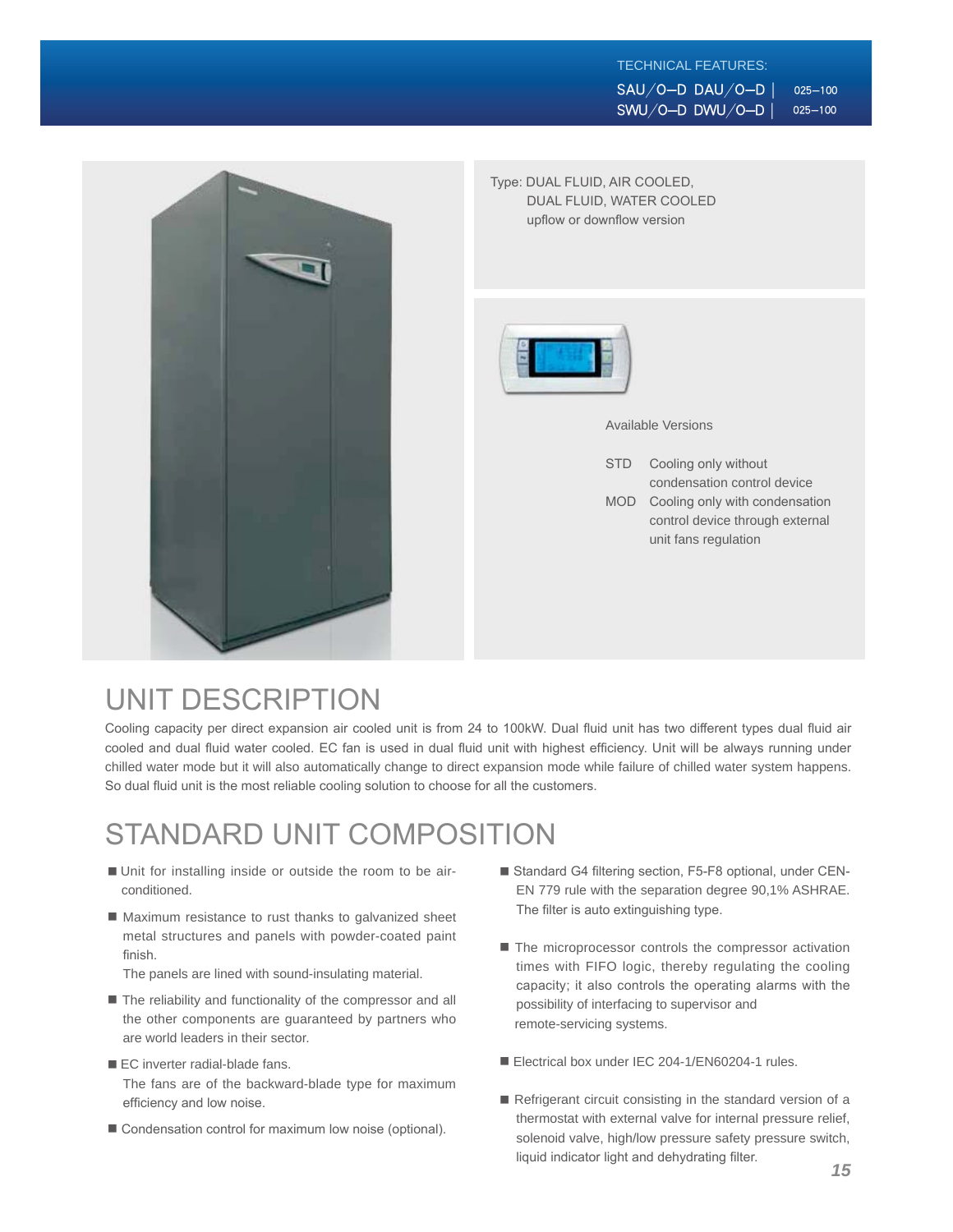Air Cooled Dual Fluid

|                                                      |                | SAU/O-D        |                |                |                |                |                | DAU/O-D        |                |                |                |
|------------------------------------------------------|----------------|----------------|----------------|----------------|----------------|----------------|----------------|----------------|----------------|----------------|----------------|
| Model                                                | 025            | 030            | 035            | 045            | 035            | 050            | 055            | 060            | 080            | 090            | 100            |
| V/Ph/Hz<br>Power supply                              |                |                |                |                |                | 400/3N/50      |                |                |                |                |                |
| Refrigerant                                          |                |                |                |                |                | R410A          |                |                |                |                |                |
| Cooling performances                                 |                |                |                |                |                |                |                |                |                |                |                |
| Direct expansion total cooling capacity (1)<br>kW    | 24.15          | 29.98          | 33.55          | 43             | 37.32          | 48.33          | 55.84          | 63.21          | 76.77          | 88             | 100.33         |
| Direct expansion sensible cooling capacity (1)<br>kW | 23.17          | 29.28          | 33.04          | 40.35          | 37.08          | 48.12          | 54.15          | 61.49          | 74.79          | 87.72          | 97.41          |
| Direct expansion SHR (1)                             | 0.96           | 0.98           | 0.98           | 0.94           | 0.99           | 0.99           | 0.97           | 0.97           | 0.97           | 0.99           | 0.97           |
| Chilled water total cooling capacity (1)<br>kW       | 25.46          | 30.09          | 33.56          | 53.55          | 42.85          | 53.55          | 55.03          | 69.34          | 72.02          | 97.47          | 99.35          |
| Chilled water sensible cooling capacity (1)<br>kW    | 24.06          | 29.16          | 32.81          | 51.2           | 40.82          | 51.2           | 52.86          | 67.95          | 71.12          | 93.89          | 96.04          |
| Chilled water SHR                                    | 0.95           | 0.97           | 0.98           | 0,93           | 0.95           | 0.96           | 0.96           | 0.98           | 0.99           | 0.96           | 0.97           |
| Compressors                                          |                |                |                |                |                |                |                |                |                |                |                |
| Quantity                                             | 1              | 1              | $\mathbf{1}$   | 1              | $\overline{2}$ | $\overline{2}$ | $\overline{2}$ | $\overline{2}$ | $\overline{2}$ | $\overline{2}$ | $\overline{2}$ |
| kW<br>Power abs. (1)                                 | 4.93           | 6.01           | 6.75           | 7.87           | 7,15           | 9,87           | 11.70          | 12.02          | 15.40          | 17.68          | 21,36          |
| Fan                                                  |                |                |                |                |                |                |                |                |                |                |                |
| $m^3/h$<br>Air flow                                  | 6600           | 8250           | 8800           | 14300          | 11000          | 14300          | 14850          | 19800          | 20900          | 26400          | 27120          |
| $N^{\circ}$ EC fans                                  | 1              | $\overline{1}$ | $\overline{1}$ | $\overline{2}$ | $\overline{2}$ | $\overline{2}$ | $\overline{2}$ | 3              | 3              | 3              | 3              |
| EC fans power abs.<br>kW                             | 0.89           | 1.60           | 1,80           | 3,40           | 2,09           | 3,40           | 3,65           | 4,50           | 5,20           | 6,1            | 6,1            |
| Sound pressure level (2)<br>dB(A)                    | 56             | 60             | 60             | 64             | 59             | 64             | 64             | 67             | 67             | 67             | 67             |
| Humidifier                                           |                |                |                |                |                |                |                |                |                |                |                |
| Humidifying capacity<br>kg/h                         | 5              | 5              | 5              | 5              | 5              | 5              | 5              | 8              | 8              | 8              | 8              |
| Power abs.<br>kW                                     | 3,75           | 3,75           | 3,75           | 3.75           | 3,75           | 3,75           | 3,75           | 6              | 6              | 6              | 6              |
| Heaters                                              |                |                |                |                |                |                |                |                |                |                |                |
| <b>Steps</b>                                         | 3              | 3              | 3              | 3              | 3              | 3              | 3              | 3              | 3              | 3              | 3              |
| Power abs.<br>kW                                     | $\overline{9}$ | 9              | 9              | 15             | 15             | 15             | 15             | 18             | 18             | 18             | 18             |

NOTE

(1) Return air:24°C, relative humidity: 50%; outdoor temperature: 35°C; chilled water in/out temperature: 7/12°C;ESP 20Pa

(2) Measured at 1.5m height and 2m front free field

(3) The humidifying capacity and heating capacity showed in the table is standard data, and we can enlarge the capacity in response to the customer requirement.



## DIMENSION/WEIGHT

### Air Cooled Dual Fluid

| Model      |    |      | SAU/O-D |      |      |      |      |      | DAU/O-D |      |      |      |
|------------|----|------|---------|------|------|------|------|------|---------|------|------|------|
|            |    | 025  | 030     | 035  | 045  | 035  | 050  | 055  | 060     | 080  | 090  | 100  |
| Width      | mm | 1000 | 1000    | 1000 | 1550 | 1550 | 1550 | 1550 | 2100    | 2100 | 2650 | 2650 |
| Depth      | mm | 790  | 790     | 790  | 790  | 790  | 790  | 790  | 790     | 790  | 790  | 790  |
| Height     | mm | 1980 | 1980    | 1980 | 1980 | 1980 | 1980 | 1980 | 1980    | 1980 | 1980 | 1980 |
| Net Weight | kg | 312  | 359     | 377  | 516  | 428  | 511  | 536  | 774     | 794  | 993  | 1023 |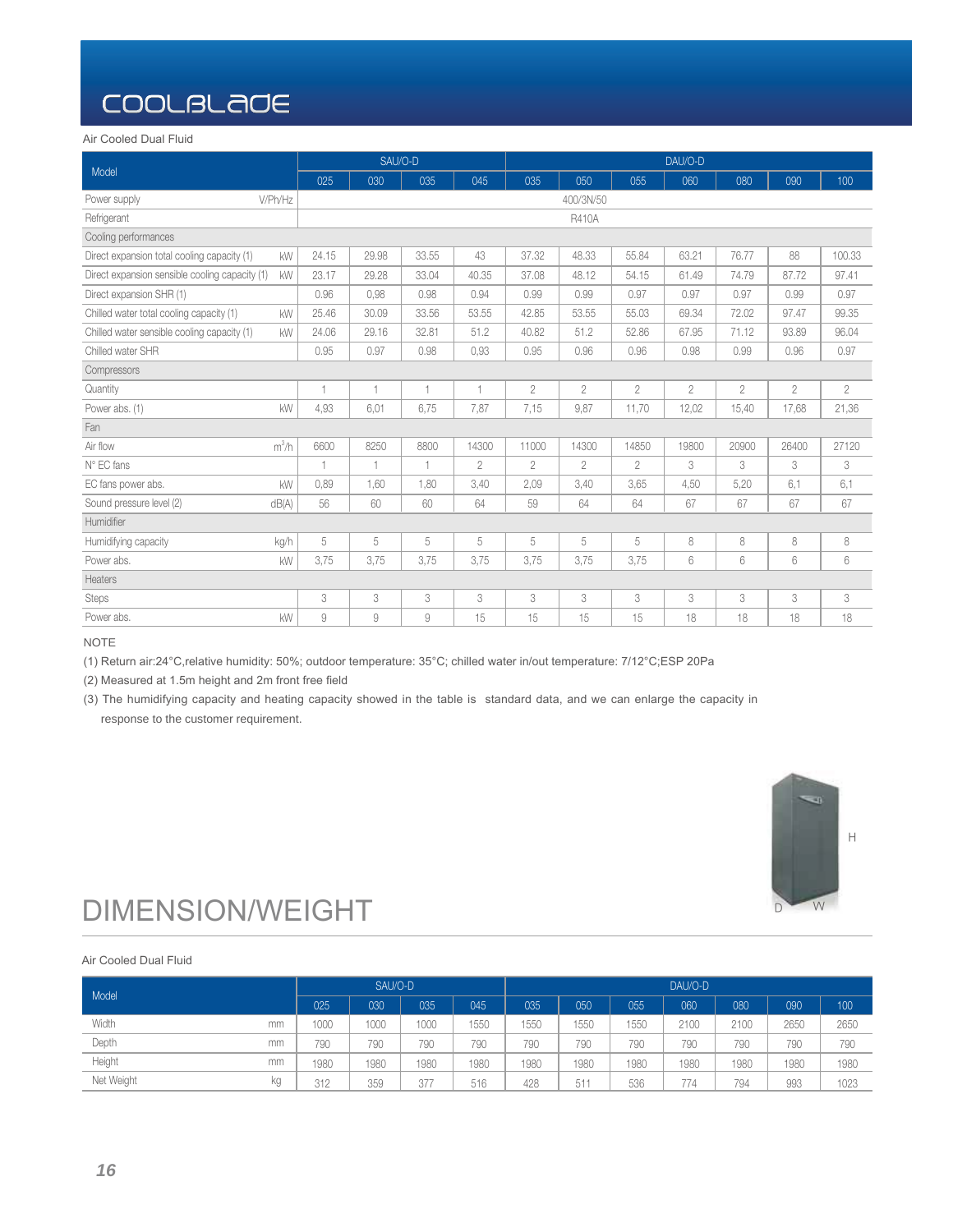### TECHNICAL FEATURES:

 $SAU/O-D$  DAU/O-D | 025-100  $SWU/O-D$  DWU/O-D | 025-100

#### Water Cooled Dual Fluid

|                                                                   |              |       | SWU/O-D                    |                |                |                |                | DWU/O-D        |                |                |                |
|-------------------------------------------------------------------|--------------|-------|----------------------------|----------------|----------------|----------------|----------------|----------------|----------------|----------------|----------------|
| Model                                                             | 025          | 030   | 035                        | 045            | 035            | 050            | 055            | 070            | 080            | 090            | 100            |
| V/Ph/Hz<br>Power supply                                           |              |       |                            |                |                | 400/3N/50      |                |                |                |                |                |
| Refrigerant                                                       |              |       |                            |                |                | R410A          |                |                |                |                |                |
| Cooling performances                                              |              |       |                            |                |                |                |                |                |                |                |                |
| Direct expansion water cooled total cooling capacity (1)<br>kW    | 25.21        | 31.1  | 33.69                      | 47.98          | 38.78          | 50.96          | 55.19          | 71.57          | 77.58          | 93.31          | 102.9          |
| Direct expansion water cooled sensible cooling capacity (1)<br>kW | 23.99        | 30.05 | 32.72                      | 47.55          | 38.57          | 50.25          | 53.64          | 70.33          | 75.16          | 92.78          | 99.75          |
| Direct expansion SHR (1)                                          | 0.93         | 0.97  | 0.97                       | 0.99           | 0.99           | 0.99           | 0.97           | 0.98           | 0.97           | 0.99           | 0.97           |
| Chilled water total cooling capacity (1)<br>kW                    | 25.46        | 30.09 | 33.56                      | 53.55          | 42.85          | 53.55          | 55.03          | 69.34          | 72.02          | 97.47          | 99.35          |
| Chilled water sensible cooling capacity (1)<br>kW                 | 24.06        | 29.16 | 32.51                      | 51.2           | 40.82          | 51.2           | 52.86          | 67.95          | 71.12          | 93.89          | 96.04          |
| Chilled water SHR                                                 | 0.95         | 0.97  | 0.97                       | 0.96           | 0.95           | 0.96           | 0.96           | 0.98           | 0.99           | 0.96           | 0.97           |
| Compressors                                                       |              |       |                            |                |                |                |                |                |                |                |                |
| Quantity                                                          | $\mathbf{1}$ | 1     | $\mathbf{1}$               | 1              | $\mathbf{2}$   | $\overline{2}$ | $\mathbf{2}$   | $\mathbf{2}$   | $\overline{2}$ | $\overline{2}$ | $\overline{2}$ |
| kW<br>Power abs. (1)                                              | 4,30         | 5.40  | 6.11                       | 6.94           | 6.44           | 8,61           | 10.55          | 12,28          | 13.30          | 16.03          | 19,33          |
| Plate condenser                                                   |              |       |                            |                |                |                |                |                |                |                |                |
| Quantity                                                          | $\mathbf{1}$ | 1     | 1                          | 1              | $\overline{2}$ | $\mathbf{2}$   | $\overline{2}$ | $\overline{2}$ | $\overline{2}$ | 1.             | 1              |
| 1/h<br>Water Flow(1)                                              | 4900         | 6330  | 7002                       | 8430           | 7380           | 9810           | 11954          | 14360          | 16132          | 18120          | 20830          |
| kPa<br>Water pressure dropin DX mode                              | 24           | 32    | 28                         | 31             | 27             | 21             | 32             | 30             | 28             | 33             | 41             |
| kPa<br>Total pressure drops                                       | 26           | 35    | 35                         | 46             | 30             | 46             | 46             | 26             | 26             | 53             | 53             |
| Fan                                                               |              |       |                            |                |                |                |                |                |                |                |                |
| $m^3/h$<br>Air flow                                               | 6600         | 8250  | 8800                       | 14300          | 11000          | 14300          | 14850          | 19800          | 20900          | 26400          | 27120          |
| N° EC fans                                                        | $\mathbf{1}$ | 1     | $\mathbf{1}$               | $\overline{2}$ | $\overline{2}$ | $\overline{2}$ | $\overline{2}$ | 3              | 3              | 3              | 3              |
| kW<br>EC fans power abs.                                          | 0.89         | 1.60  | 1,80                       | 3.40           | 2.09           | 3.40           | 3,65           | 4.50           | 5,20           | 6,1            | 6,1            |
| <b>ESP</b><br>Pa                                                  |              |       |                            |                |                | 20-350         |                |                |                |                |                |
| dB(A)<br>Sound pressure level (2)                                 | 56           | 60    | 60                         | 64             | 59             | 64             | 64             | 67             | 67             | 67             | 67             |
| Humidifier                                                        |              |       |                            |                |                |                |                |                |                |                |                |
| Humidifying capacity<br>kg/h                                      | 5            | 5     | 5                          | 5              | 5              | 5              | 5              | 8              | 8              | 8              | 8              |
| kW<br>Power abs.                                                  | 3,75         | 3.75  | 3,75                       | 3.75           | 3.75           | 3.75           | 3,75           | 6              | 6              | 6              | 6              |
| Heaters                                                           |              |       |                            |                |                |                |                |                |                |                |                |
| <b>Steps</b>                                                      | 3            | 3     | $\ensuremath{\mathcal{S}}$ | 3              | 3              | 3              | 3              | 3              | 3              | 3              | 3              |
| kW<br>Power abs.                                                  | 9            | 9     | 9                          | 15             | 15             | 15             | 15             | 18             | 18             | 18             | 18             |

### NOTE

(1) Return air:24°C, relative humidity: 50%; chilled water in/out temperature: 7/12°C; cooling water in/out temperature:30/35°C;ESP 20Pa

(2) Measured at 1.5m height and 2m front free field

(3) The humidifying capacity and heating capacity showed in the table is standard data, and we can enlarge the capacity in response to the customer requirement.



## $DIMENSION/WEIGHT$

#### Water Cooled Dual Fluid

| Model            |      |      | SWU/O-D |      |      |      |      | DWU/O-D |      |      |      |
|------------------|------|------|---------|------|------|------|------|---------|------|------|------|
|                  | 025  | 030  | 035     | 045  | 035  | 050  | 055  | 070     | 080  | 090  | 100  |
| Width<br>mm      | 1000 | 1000 | 1000    | 1550 | 1550 | 1550 | 1550 | 2100    | 2100 | 2650 | 2650 |
| Depth<br>mm      | 790  | 790  | 790     | 790  | 790  | 790  | 790  | 790     | 790  | 790  | 790  |
| Height<br>mm     | 1980 | 1980 | 1980    | 1980 | 1980 | 1980 | 1980 | 1980    | 1980 | 1980 | 1980 |
| Net Weight<br>kg | 348  | 399  | 417     | 556  | 468  | 511  | 576  | 811     | 831  | 981  | 1061 |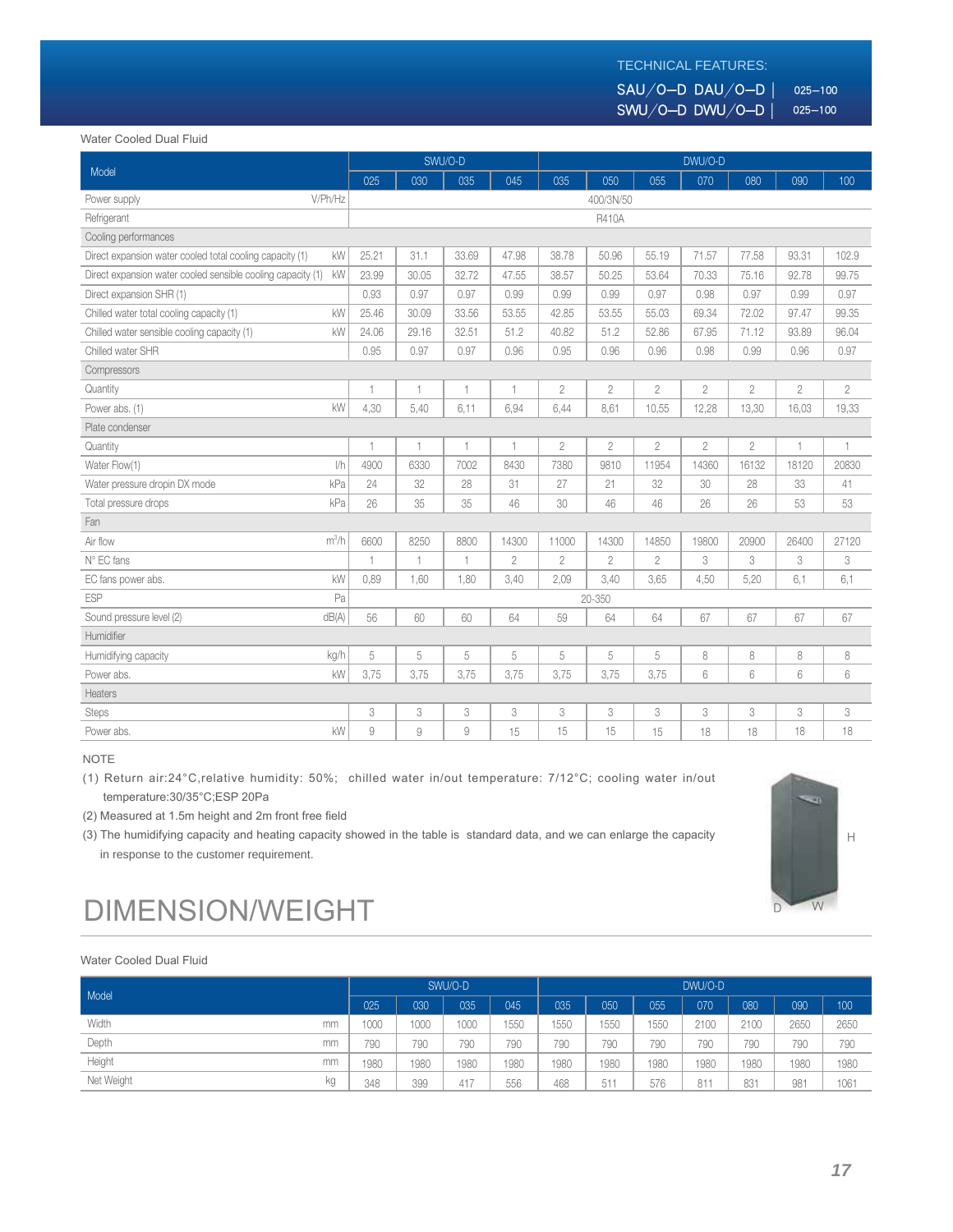

## UNIT DESCRIPTION

Cooling capacity per free cooling unit is from 25 to 102kW. Free cooling units fit out EC fans normally.Free cooling unit consists of two coils direct expansion water cooled coil and free cooling coil. Unit can automatically switch working mode according to real outdoor temperature.

## FREE COOLING CAPACITY

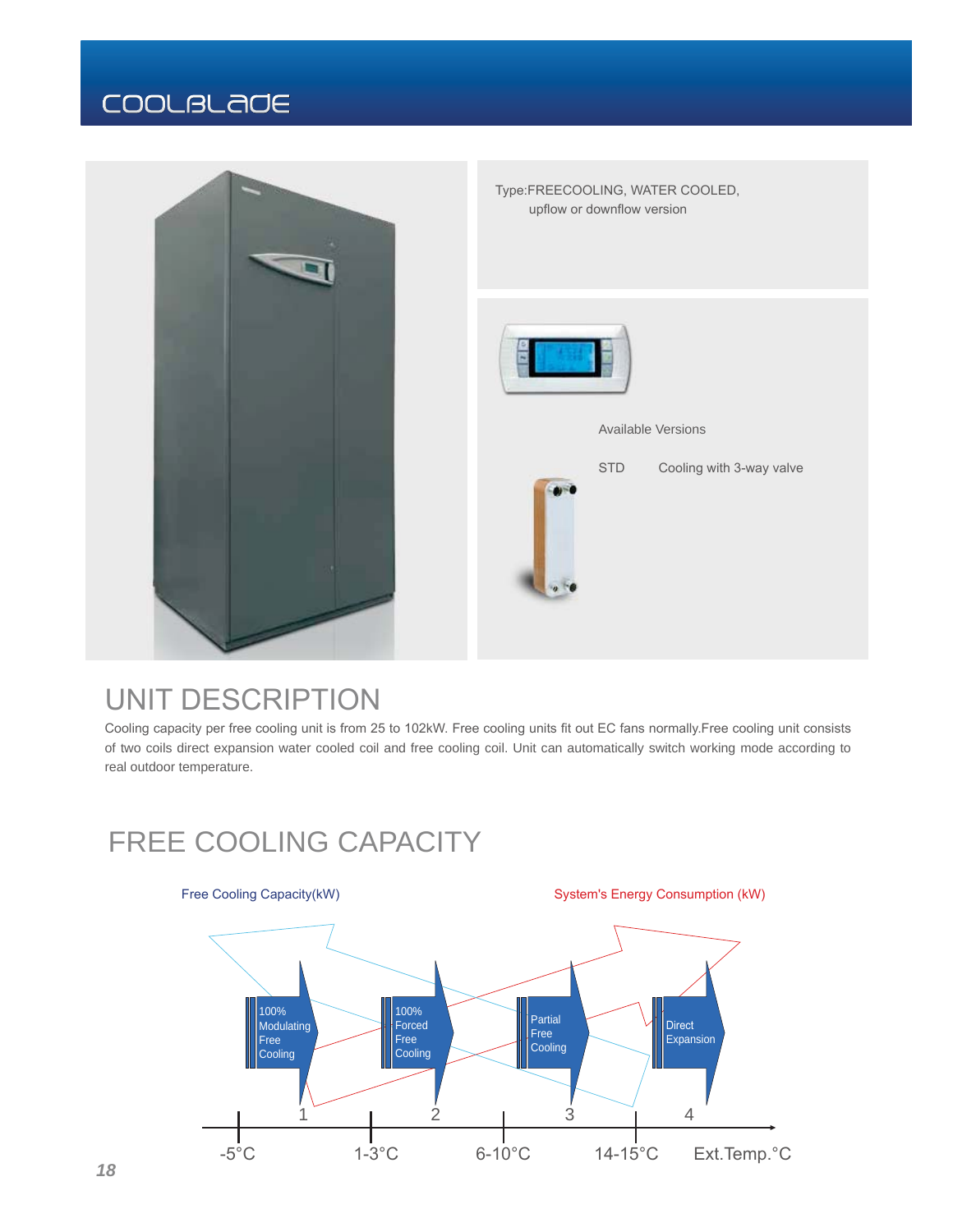TECHNICAL FEATURES:  $SWU/O-F DWU/O-F$  | 025÷100

#### Direct Expansion Water Cooling

|                                                          | SWU/O-F      |       |                |                | DWU/O-F        |                |                |                |                |                |                |  |
|----------------------------------------------------------|--------------|-------|----------------|----------------|----------------|----------------|----------------|----------------|----------------|----------------|----------------|--|
| Model                                                    | 025          | 030   | 035            | 045            | 035            | 050            | 055            | 070            | 080            | 090            | 100            |  |
| V/Ph/Hz<br>Power supply                                  |              |       |                |                | 380/3N/50      |                |                |                |                |                |                |  |
| Refrigerant                                              |              |       |                |                | <b>R410A</b>   |                |                |                |                |                |                |  |
| Cooling performances                                     |              |       |                |                |                |                |                |                |                |                |                |  |
| Direct expansion mode total cooling capacity(1)<br>kW    | 25.21        | 31.1  | 33.69          | 47.88          | 38.78          | 50.96          | 55.19          | 71.57          | 77.58          | 93.31          | 102.9          |  |
| Direct expansion mode sensible cooling capacity(1)<br>kW | 23.99        | 30.05 | 32.72          | 47.55          | 38.57          | 50.25          | 53.64          | 70.33          | 75.16          | 92.78          | 99.75          |  |
| Direct expansion SHR(1)                                  | 0.93         | 0.97  | 0.97           | 0.99           | 0.99           | 0.99           | 0.97           | 0.98           | 0.97           | 0.99           | 0.97           |  |
| Freecooling mode total cooling capacity(1)<br>kW         | 24.9         | 30.6  | 32.3           | 47.3           | 38.1           | 50             | 54.5           | 70.3           | 76.7           | 91.8           | 102            |  |
| Freecooling mode sensible cooling capacity(1)<br>kW      | 22.9         | 28.1  | 30             | 45.1           | 36.4           | 46.8           | 50.2           | 65.5           | 70             | 86.3           | 92.5           |  |
| Freecooling mode SHR(1)                                  | 0.92         | 0.92  | 0.93           | 0.96           | 0.95           | 0.94           | 0.92           | 0.93           | 0.91           | 0.94           | 0.91           |  |
| Compressors                                              |              |       |                |                |                |                |                |                |                |                |                |  |
| Quantity                                                 | 1            | 1     | $\overline{1}$ | $\mathbf{1}$   | $\overline{2}$ | $\overline{2}$ | $\overline{2}$ | $\overline{2}$ | $\overline{2}$ | $\overline{2}$ | $\overline{2}$ |  |
| kW<br>Power abs.(1)                                      | 4,40         | 5,40  | 6,11           | 8,00           | 6,44           | 8.41           | 10.96          | 12,28          | 13,30          | 16,03          | 19,33          |  |
| Plate condenser                                          |              |       |                |                |                |                |                |                |                |                |                |  |
| Quantity                                                 | $\mathbf{1}$ | 1     | $\overline{1}$ | $\mathbf{1}$   | $\overline{2}$ | $\overline{2}$ | $\overline{2}$ | $\overline{2}$ | $\overline{2}$ | 1              | 1              |  |
| Water Flow(1)<br>1/h                                     | 4900         | 6330  | 7002           | 8430           | 7380           | 9610           | 12313          | 14360          | 16133          | 18120          | 20830          |  |
| Water pressure dropin DX mode<br>kPa                     | 47           | 70    | 46             | 66             | 49             | 58             | 57             | 65             | 70             | 55             | 68             |  |
| kPa<br>Freecooling mode water pressuredrop               | 60           | 97    | 69             | 89             | 64             | 84             | 95             | 85             | 91             | 80             | 99             |  |
| Fan                                                      |              |       |                |                |                |                |                |                |                |                |                |  |
| $m^3/h$<br>Air flow                                      | 6600         | 8250  | 8800           | 14300          | 11000          | 14300          | 14850          | 19800          | 20900          | 26400          | 27120          |  |
| $N^{\circ}$ fans                                         | $\mathbf{1}$ | 1     | $\mathbf{1}$   | $\overline{2}$ | $\overline{2}$ | $\overline{2}$ | $\overline{2}$ | 3              | 3              | 3              | 3              |  |
| kW<br>fans power abs.                                    | 0,89         | 1,60  | 1,80           | 3,40           | 2,09           | 3,40           | 3,65           | 4,50           | 5,20           | 6,1            | 6,1            |  |
| ESP<br>Pa                                                | 20-350       |       |                |                |                |                |                |                |                |                |                |  |
| dB(A)<br>Sound pressure level(2)                         | 56           | 60    | 60             | 64             | 59             | 64             | 64             | 67             | 67             | 67             | 67             |  |
| Humidifier                                               |              |       |                |                |                |                |                |                |                |                |                |  |
| Humidifying capacity<br>kg/h                             | 5            | 5     | 5              | 5              | 5              | 5              | 5              | 8              | 8              | 8              | 8              |  |
| Power abs.<br>kW                                         | 3,75         | 3,75  | 3,75           | 3,75           | 3,75           | 3,75           | 3,75           | 3,75           | 3,75           | 3,75           | 3,75           |  |
| Heaters                                                  |              |       |                |                |                |                |                |                |                |                |                |  |
| <b>Steps</b>                                             | 3            | 3     | 3              | 3              | 3              | 3              | 3              | 3              | 3              | 3              | 3              |  |
| Power abs.<br>kW                                         | 9            | 9     | $\overline{9}$ | 9              | 9              | 9              | 9              | 18             | 18             | 18             | 18             |  |

### NOTE

(1) Return air:24°C, relative humidity: 50%; freecooling water in temperature: 7°C; cooling water in/out temperature:30/35°C, ESP:20Pa

(2) Measured at 1.5m height and 2m front free field

(3) The humidifying capacity and heating capacity showed in the table is standard data, and we can enlarge the capacity in response to the customer requirement.



## DIMENSION/WEIGHT

| Direct Expansion Water Cooling |    | SWU/O-F |      |      |      | DWU/O-F |      |      |      |      |      |      |  |
|--------------------------------|----|---------|------|------|------|---------|------|------|------|------|------|------|--|
|                                |    | 025     | 030  | 035  | 045  | 035     | 050  | 055  | 070  | 080  | 090  | 100  |  |
| Width                          | mm | 1000    | 1000 | 1000 | 550  | 1550    | 1550 | 1550 | 2100 | 2100 | 2650 | 2650 |  |
| Depth                          | mm | 790     | 790  | 790  | 790  | 790     | 790  | 790  | 790  | 790  | 790  | 790  |  |
| Height                         | mm | 1980    | 1980 | 1980 | 1980 | 1980    | 1980 | 1980 | 1980 | 1980 | 1980 | 1980 |  |
| Net Weight                     | kg | 362     | 413  | 433  | 489  | 577     | 580  | 605  | 846  | 87   | 993  | 1123 |  |